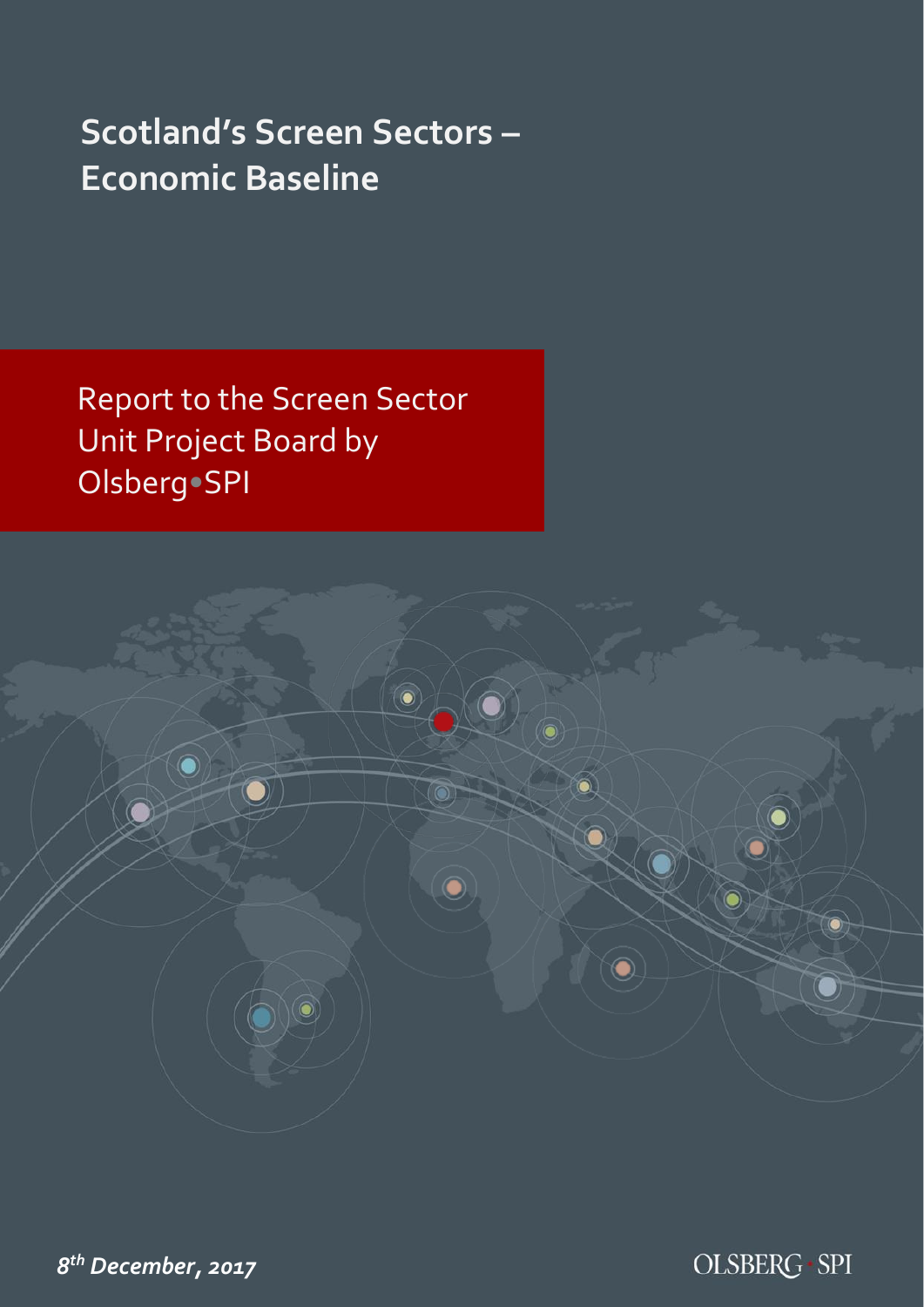# **CONTENTS**

| 1.   |  |
|------|--|
| 1.1. |  |
| 1.2. |  |
| 1.3. |  |
| 1.4. |  |
| 1.5. |  |
| 2.   |  |
| 2.1. |  |
| 2.2. |  |
| 2.3. |  |
| 3.   |  |
| 3.1. |  |
| 3.2. |  |
| 3.3. |  |
| 3.4. |  |
| 3.5. |  |
| 4.   |  |
| 4.1. |  |
| 4.2. |  |
| 4.3. |  |
| 5.   |  |
| 5.1. |  |
| 5.2. |  |
| 6.   |  |
|      |  |
| 6.2. |  |
| 6.3. |  |
| 6.4. |  |
| 6.5. |  |
| 7.   |  |
| 8.   |  |
| 8.1. |  |
| 8.2. |  |
| 8.3. |  |
| 9.   |  |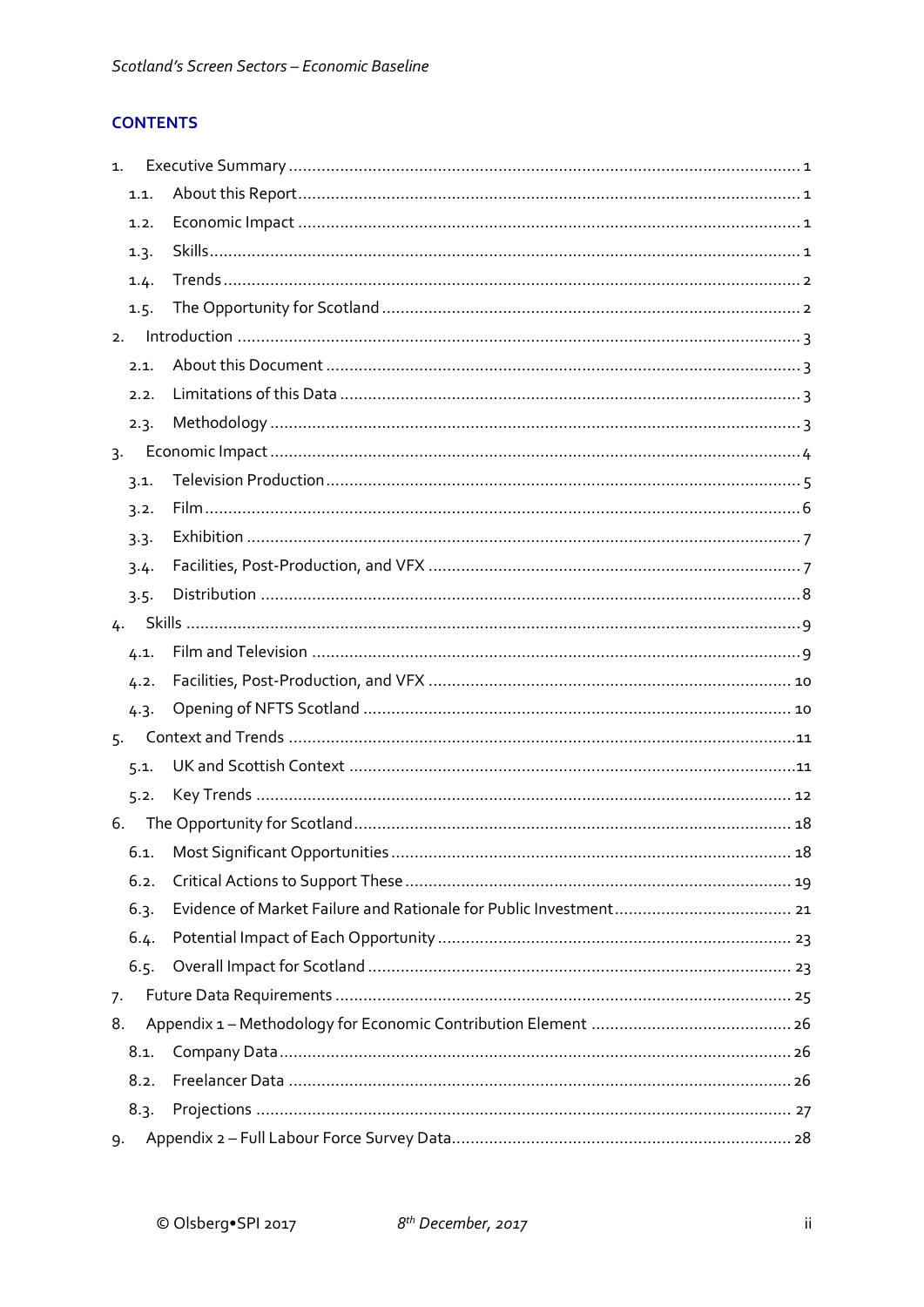#### <span id="page-2-0"></span>**1. EXECUTIVE SUMMARY**

#### <span id="page-2-1"></span>**1.1. About this Report**

This report is delivered to the Scottish Screen Sector Unit Project Board by Olsberg•SPI, and will address:

- The economic impact of the screen sectors in Scotland;
- The skills situation for these sectors in Scotland;
- SPI's analysis of key market Trends for Scotland;
- The opportunity which could be unlocked; and,
- Recommendations for data collection to improve future analyses.

#### <span id="page-2-2"></span>**1.2. Economic Impact**

Our analysis identified 487 separate businesses operating in Scotland during 2016; they were responsible for £189 million in turnover, and 1,503 FTEs in direct employment. Of these, TV production was the largest element by company count, turnover, and employment.

Non-Scottish domiciled cinema chains were added to this sample, bringing the total turnover to £294 million, with 2,333 FTEs of direct employment.

|                           | <b>Business Count</b> | <b>Turnover</b> | GVA          | Employment |
|---------------------------|-----------------------|-----------------|--------------|------------|
| <b>TV Production</b>      | 214                   | £130,748,198    | £54,222,913  | 918        |
| <b>Film Production</b>    | 204                   | £40,359,286     | £23,685,000  | 384        |
| <b>Exhibition</b>         | 7 <sup>1</sup>        | £112,626,374    | £36,228,740  | 923        |
| Post-                     | 49                    | £8,443,881      | £5,590,000   | 82         |
| Production                |                       |                 |              |            |
| Distribution <sup>2</sup> | 13                    | £2,174,683      | £1,381,986   | 26         |
| <b>Total</b>              | 487                   | £294,352,421    | £121,108,639 | 2,333      |

NB: columns may not sum due to rounding

Data from the Creative Scotland Screen Commission and Pact identified the scale of film and TV production in Scotland; as our analysis of company turnover could not be guaranteed to include this, a range of 50-100% was taken to estimate the amount of this production spend which should be added to our bottom-up sample. Adding the impacts estimated through this production generates a total industry value of £340-435 million for 2016 (including both production spend and turnover), generating £147-202 million of GVA, and employing 2,850- 3,980 total FTEs.<sup>3</sup>

#### <span id="page-2-3"></span>**1.3. Skills**

<u>.</u>

Skills data from Scotland are relatively limited, with the most recent data sources coming from Creative Skillset's 2014 Workforce Survey and 2015 Employment Survey respectively. These align relatively well with our work above, and with extracts from the Labour Force Survey,

<sup>1</sup> Total does not include film exhibitors with Scottish screens, but which are not domiciled in Scotland

<sup>2</sup> Due to small sample size, Film and TV Distribution is treated as a single sector

<sup>3</sup> Due to data availability issues, it has not proven possible to reconcile the two parts of this, production spend and company turnover; as these impact in different ways, they are – for the most part – clearly separated in the remainder of this Report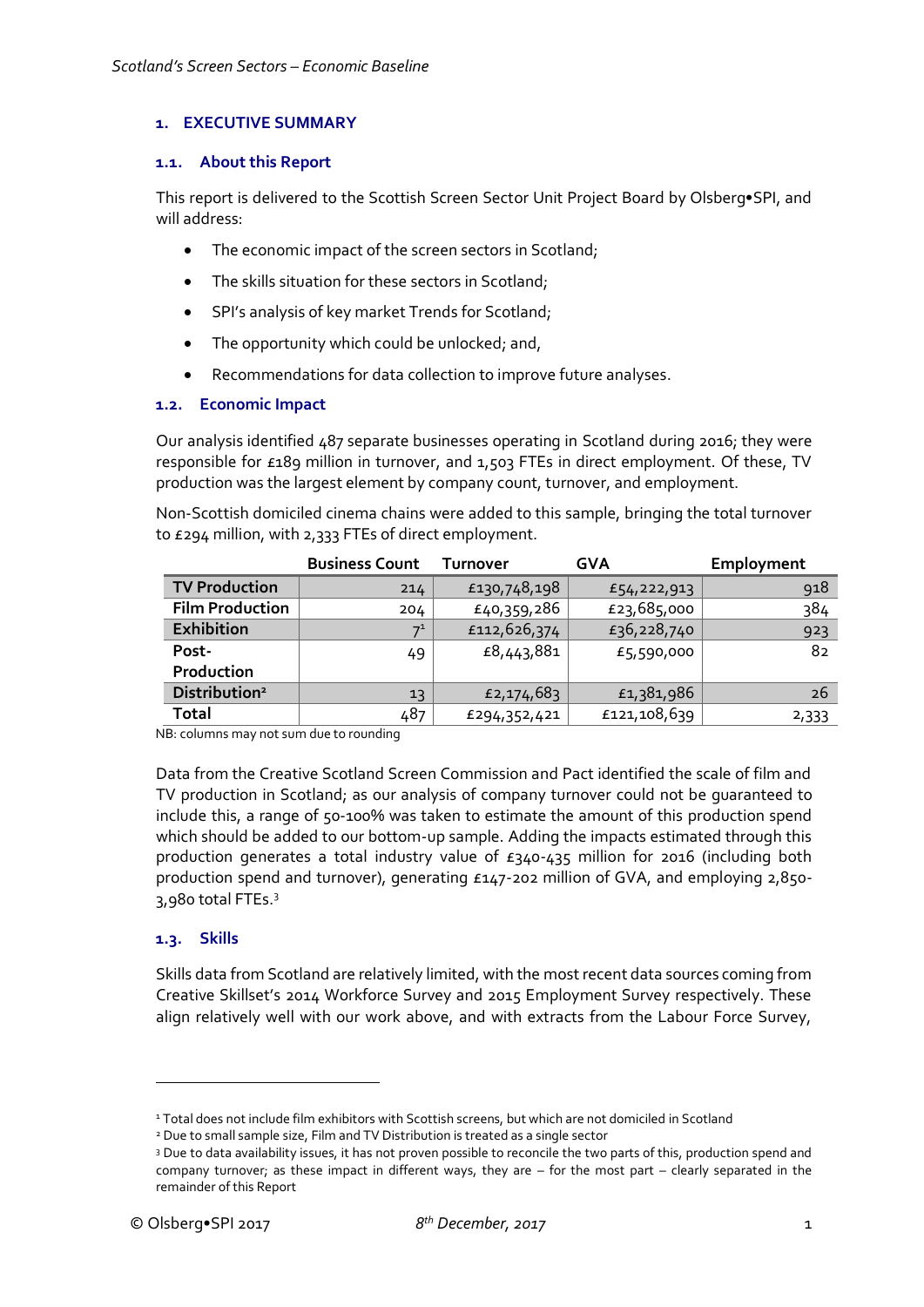which showed 2,600 people worked in the TV sector in Scotland during 2016, and 2,800 in Film and Video.

The various data, combined with our industry consultations, underline that there are a number of areas of skills deficit in Scotland, though various incentives such as NFTS Scotland are underway to address these.

# <span id="page-3-0"></span>**1.4. Trends**

Our research has identified various key trends in the broader global screen sectors, which investment within Scotland could help the country to leverage. Key among these is the growth of episodic content – in particular high-end TV productions – with significant global demand, and increased production in the UK as a whole driven by the introduction of the HETV Tax Relief.

Newer digital platforms – particularly Netflix and Amazon Prime – have been a key part of this growth trend in recent years. Despite this, such data as are available tend to show that growth is occurring in more traditional markets of late – particularly the US and Canada – while emerging markets like China have slowed down somewhat.

# <span id="page-3-1"></span>**1.5. The Opportunity for Scotland**

Our analysis has identified three major opportunities for Scotland over the medium term:

- The continuing growth of TV drama production, in particular the way returning productions can underpin the development of a sustainable industry;
- Increased PSB spending within Scotland, from the new BBC Scotland channel, increased BBC network spending, and the geographic dispersal of other PSB investments; and,
- The building of a new Permanent Production Facility in the Central Belt.

Taken together, our analysis is that such opportunities – properly supported by the Scottish public sector – could lead to between  $£165-210$  million of additional spend per annum. This would generate 2,035-2,590 FTEs of additional employment within the Scottish screen sectors over the medium term.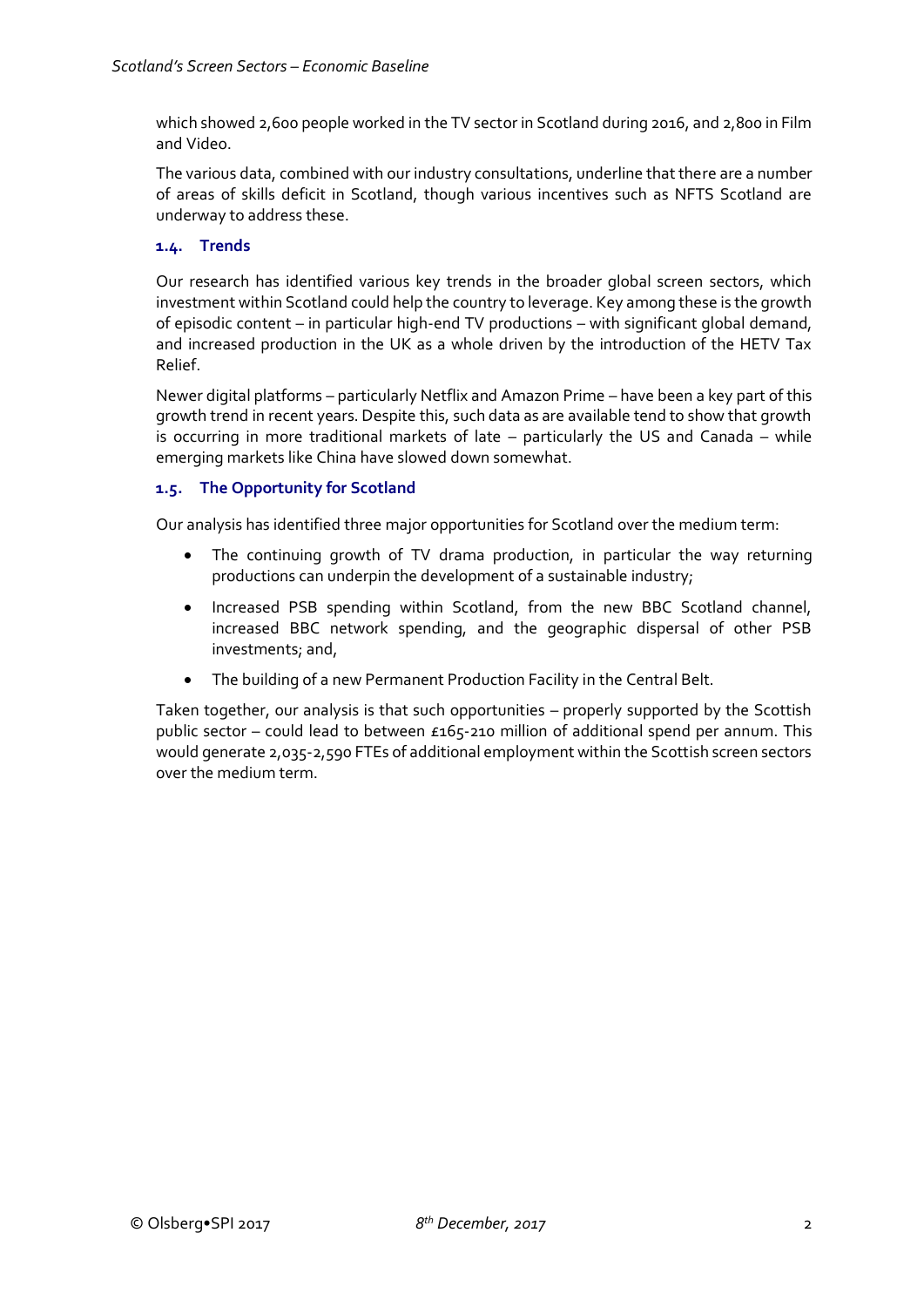#### <span id="page-4-0"></span>**2. INTRODUCTION**

#### <span id="page-4-1"></span>**2.1. About this Document**

This document represents the final report of Olsberg•SPI's Economic Baseline work for the Screen Unit Project Board. It reports back against the following areas:

- The economic impact of the screen sectors in Scotland, in Employment, Turnover, and GVA terms, broken down as far as the data allow;
- The present skills situation in Scotland, leveraging primary research in the various subsectors;
- SPI's analysis of key market Trends for Scotland;
- The opportunity for Scotland, arising from these market trends, and how the Screen Sector Leadership Group could act to support these; and,
- Future data requirements to assist with analysing immediate needs and ongoing impacts.

#### <span id="page-4-2"></span>**2.2. Limitations of this Data**

It is worth noting that there are various limitations to this data, which the reader should be aware of before continuing.

As we have used two approaches, one of which has a partial, high-level dataset, a ranged approach has had to be used to identify likely GVA, turnover, and jobs impacts in Scotland. This reflect the fact that though we have worked to avoid any element of double-counting, the data we have had to use has not always been sufficiently granular to avoid this entirely.

This being the case, the lower end figure contains a 50% discount to the top end figures for non-company production spend, which consultation work suggests should be more than sufficient to avoid double counting.

Our approach has been driven by the difficulty of drawing specifically-Scottish data out of the UK-wide data sources which exist. While these are comprehensive and authoritative, identifying the national and regional impacts from these is challenging, necessitating a different approach.

#### <span id="page-4-3"></span>**2.3. Methodology**

In order to analyse the scale of the sector in Scotland, a number of different methodologies have been used:

- A granular analysis of companies identified as operating in the sectors of interest in Scotland was undertaken, this is used as the backbone of our work;
- On top of this, data on production spend were procured from the Creative Scotland Screen Commission and Pact, and used to identify non-permanent employees and production spend which didn't flow through Scottish companies;
- For skills, we have relied on consultations and existing data, predominantly from Work Foundation and Creative Skillset; and,
- Our trend data is built on a variety of global datasets, the core of which are from the BFI and MPA.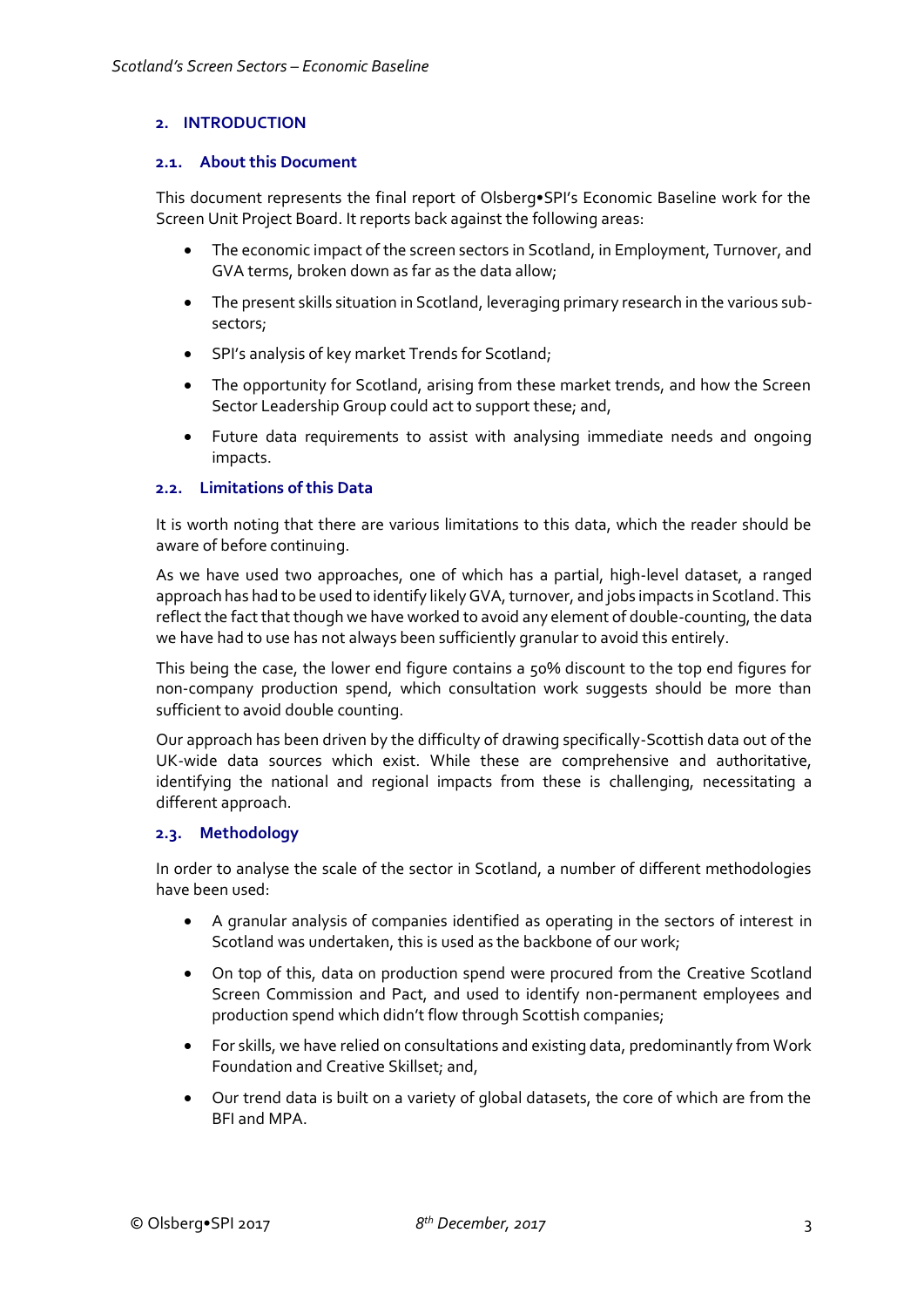## <span id="page-5-0"></span>**3. ECONOMIC IMPACT**

Our analysis – built from an analysis of Scottish-registered companies which were operating in 2016 – is based on a sample of  $\mu$ 87 separate businesses, who were responsible for £189 million in turnover, and 1,503 in direct employment.

Including the estimated impact of Scottish cinema exhibition from non-Scottish domiciled cinema chains, the total impact is estimated at £294 million turnover, with 2,333 FTEs of direct employment.

Overall, TV production was the largest part of our sample, by company count, turnover, and employment.

|                           | <b>Business Count</b> | Turnover     | GVA          | Employment |
|---------------------------|-----------------------|--------------|--------------|------------|
| <b>TV Production</b>      | 214                   | £130,748,198 | £54,222,913  | 918        |
| <b>Film Production</b>    | 204                   | £40,359,286  | £23,685,000  | 384        |
| Exhibition                | 7 <sup>4</sup>        | £112,626,374 | £36,228,740  | 923        |
| Post-                     | 49                    | £8,443,881   | £5,590,000   | 82         |
| Production                |                       |              |              |            |
| Distribution <sup>5</sup> | 13                    | £2,174,683   | £1,381,986   | 26         |
| Total                     | 487                   | £294,352,421 | £121,108,639 | 2,333      |

Source: Olsberg•SPI analysis of data from Companies House, D&B, BFI, and BBC NB: columns may not sum due to rounding

To complete this picture, we have estimated FTE freelancers in the sector, using production spend data from the Creative Scotland Screen Commission and Pact. In doing this, a range has to be taking, owing to the likelihood of some of this production spend already having been captured in our analysis of company accounts. This suggests between 508 and 1645 FTEs of freelance employment operated in Scotland during 2016, generating an additional turnover of £45-140 million, and GVA of £26-80 million.

This implies a total value of £340-435 million for 2016 (including both production spend and turnover), generating £147-202 million of GVA, and employing 2,850-3,980 total FTEs.

<sup>4</sup> Total does not include film exhibitors with Scottish screens, but which are not domiciled in Scotland

<sup>5</sup> Due to small sample size, Film and TV Distribution is treated as a single sector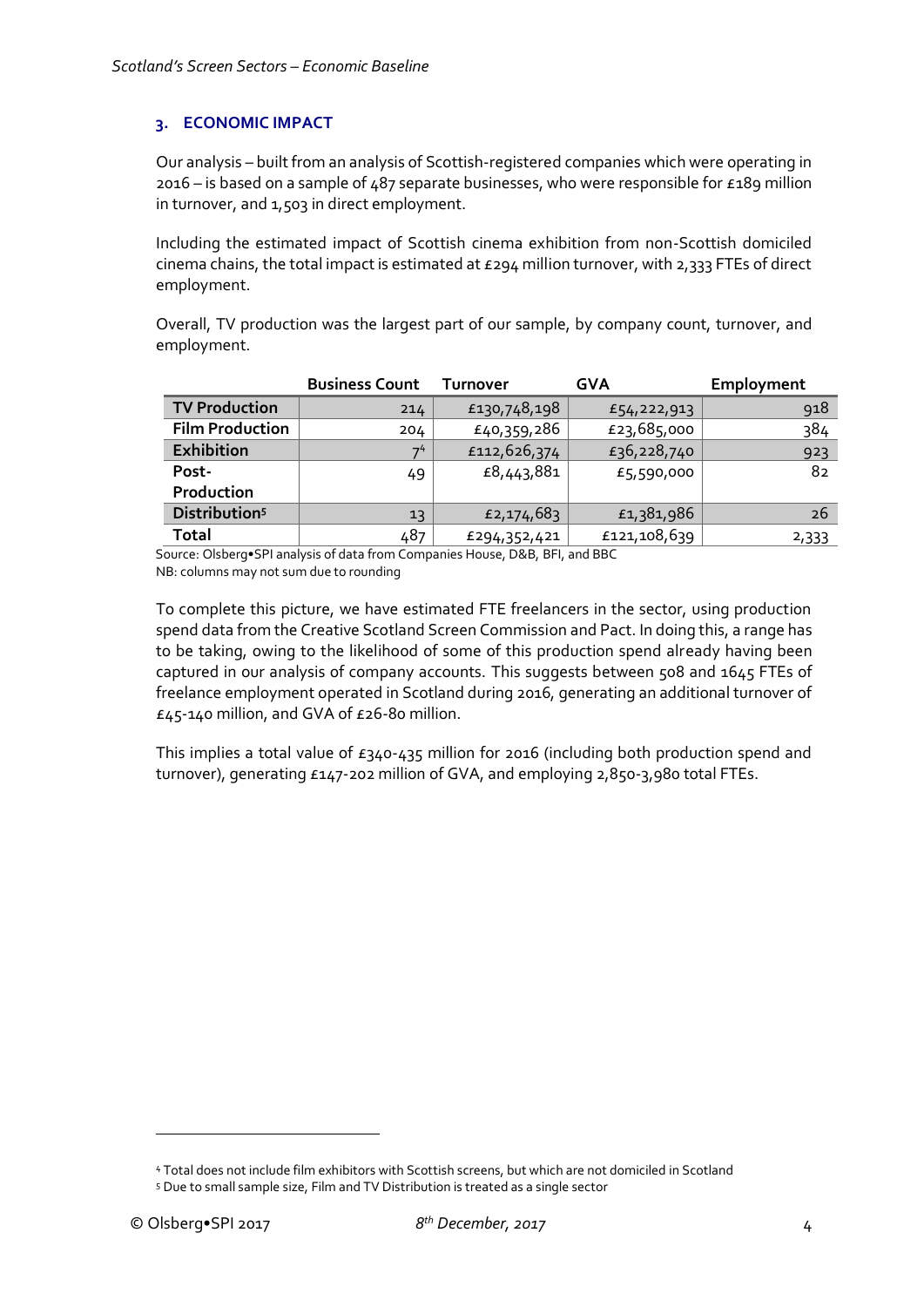## <span id="page-6-0"></span>**3.1. Television Production**

#### *3.1.1. Production Companies*

| Postcode Area          | <b>Business Count</b> | <b>Turnover</b> | <b>GVA</b>  | Employment     |  |
|------------------------|-----------------------|-----------------|-------------|----------------|--|
| Glasgow                | 124                   | £100,931,817    | £37,173,913 | 701            |  |
| <b>Inverness</b>       | 8                     | £10,100,814     | £4,659,000  | 36             |  |
| Edinburgh              | 25                    | £6,708,307      | £4,140,000  | 61             |  |
| <b>Outer Hebrides</b>  | 7                     | £2,999,255      | £2,001,000  | 29             |  |
| Aberdeen               | 4                     | £2,068,451      | £1,380,000  | 20             |  |
| Kilmarnock             | 12                    | £1,928,195      | £1,242,000  | 18             |  |
| <b>Dundee</b>          | 4                     | £1,877,193      | £897,000    | 13             |  |
| <b>Paisley</b>         | 10                    | £1,532,265      | £1,035,000  | 15             |  |
| Motherwell             | 6                     | £723,960        | £483,000    | $\overline{7}$ |  |
| <b>Falkirk</b>         | 4                     | £583,701        | £315,000    | 5              |  |
| Perth                  | 4                     | £466,858        | £345,000    | 5              |  |
| <b>Dumfries</b><br>and | 3                     | £413,691        | £276,000    | 4              |  |
| Galloway               |                       |                 |             |                |  |
| <b>Kirkcaldy</b>       | $\overline{2}$        | £310,268        | £207,000    | 3              |  |
| Lerwick                | $\mathbf{1}$          | £103,423        | £69,000     | $\mathbf{1}$   |  |
| <b>Total</b>           | 214                   | £130,748,198    | £54,222,913 | 918            |  |

Source: Olsberg•SPI analysis of data from Companies House, D&B, and BBC

The Television Production sector is the largest single component of the sample studied for this project; this is reflective of the presence of several large broadcasters in Scotland, including STV and BBC Scotland.<sup>6</sup>

STV are the single largest production company within the sample, but there are a range of others – including IWC, World Productions, and Blazing Griffin (who also work in animation and games) – who have registered primarily as TV production companies. The largest cluster of these firms is in Glasgow, which is responsible for just over 80% of Scotland's TV turnover, and 76% of direct employment.

The average TV production company in Scotland turned over £509,190 in 2016, employing an average 3.75 people in the process. These figures are skewed significantly by STV however – discounting their impact, average turnover falls to £328,868, with 2.75 employees per firm.

# *3.1.2. Production Freelancers*

As with the film production segment of the market, freelancers are a key part of the television production market, and as such we have looked to identify their contribution to the sector. Here, the overlapping of data is even more of a challenge, as we have to use three sources – Pact's 2017 Census, the Creative Scotland Screen Commission, and our Companies House sample – and it is again unclear where these crossover.

<sup>6</sup> STV were identified in our original sample, but the BBC were not – a separate analysis of BBC accounts has been undertaken to add both BBC Scotland and BBC Alba to our Companies House/D&B sample; this figure will represent only BBC internal turnover, as their production spend figures are not reported – the Pact/O&O figures are used to fill this gap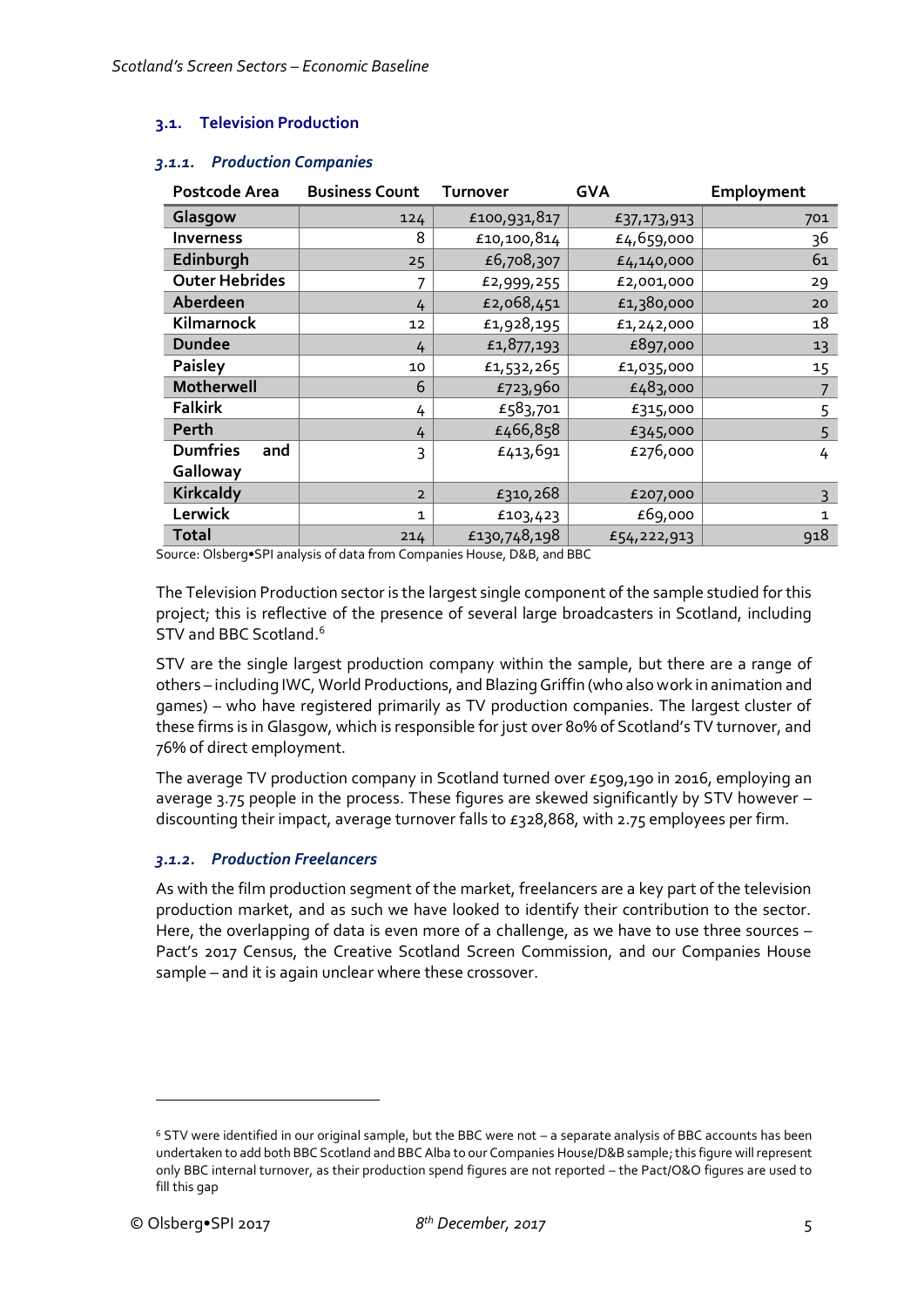As such, we estimate that in 2016 there were between 450-1,525 FTEs in employment in Scotland, representing £35.5-121 million in Turnover, and £20.5-70 million in GVA.<sup>7</sup>

#### <span id="page-7-0"></span>**3.2. Film**

#### *3.2.1. Production Companies*

| Postcode Area          | <b>Business Count</b> | Turnover    | <b>GVA</b>  | Employment     |
|------------------------|-----------------------|-------------|-------------|----------------|
| Glasgow                | 80                    | £17,325,816 | £10,015,000 | 167            |
| Edinburgh              | 58                    | £10,760,542 | £6,533,000  | 105            |
| Motherwell             | 12                    | £1,861,609  | £1,167,000  | 18             |
| <b>Paisley</b>         | 11                    | £2,458,406  | £1,068,000  | 17             |
| Aberdeen               | 10                    | £2,378,721  | £1,467,000  | 23             |
| Kilmarnock             | 5                     | £827,381    | £522,000    | 8              |
| Perth                  | 5                     | £713,327    | £453,000    | $\overline{7}$ |
| <b>Dundee</b>          | 4                     | £413,692    | £261,000    | 4              |
| <b>Falkirk</b>         | 4                     | £620,536    | £369,000    | 6              |
| Kirkcaldy              | 4                     | £827,382    | £483,000    | 8              |
| <b>Dumfries</b><br>and | 3                     | £517,113    | £315,000    | 5              |
| Galloway               |                       |             |             |                |
| Galashiels             | 3                     | £620,535    | £354,000    | 6              |
| <b>Inverness</b>       | $\overline{2}$        | £413,690    | £276,000    | 4              |
| <b>Wick</b>            | $\overline{2}$        | £517,113    | £348,000    | 5              |
| <b>Outer Hebrides</b>  | $\mathbf{1}$          | £103,423    | £54,000     | $\mathbf{1}$   |
| Total                  | 204                   | £40,359,286 | £23,685,000 | 384            |

Source: Olsberg•SPI analysis of data from Companies House and D&B

Film production is a large element of the Scottish industry, and is relatively well spread around the country. Elements of this activity happened in almost all postcode areas in Scotland during 2016 – Lerwick being the exception – though the focus was in Glasgow and Edinburgh.

This being said, the average film business represented by the sample is both small and with a relatively low turnover. In 2016, the average turnover was £197,840, with £116,103 of GVA created by the mean business; the largest business in the sample had 30 permanent employees, and a turnover of £2 million.

As film production is a highly cyclical business, in another year, the numbers presented could be very different, as many smaller film production companies will not be able to put a new project into production on an annual basis, and will likely be doing work to either prepare for a new production or sell one which has already been made.

#### *3.2.2. Production Freelancers*

Freelancers play a critical role in the production process, and given the approach we have taken for the above dataset – which estimates permanent employees – many will not have been included. A separate sample was therefore drawn from data provided by the Creative Scotland Screen Commission, using production multipliers we have established during work on the wider UK film sector.

<sup>7</sup> FTE numbers are different to the Pact/O&O figures due to the use of different multipliers, as production spend generates a greater GVA and FTE volume than company turnover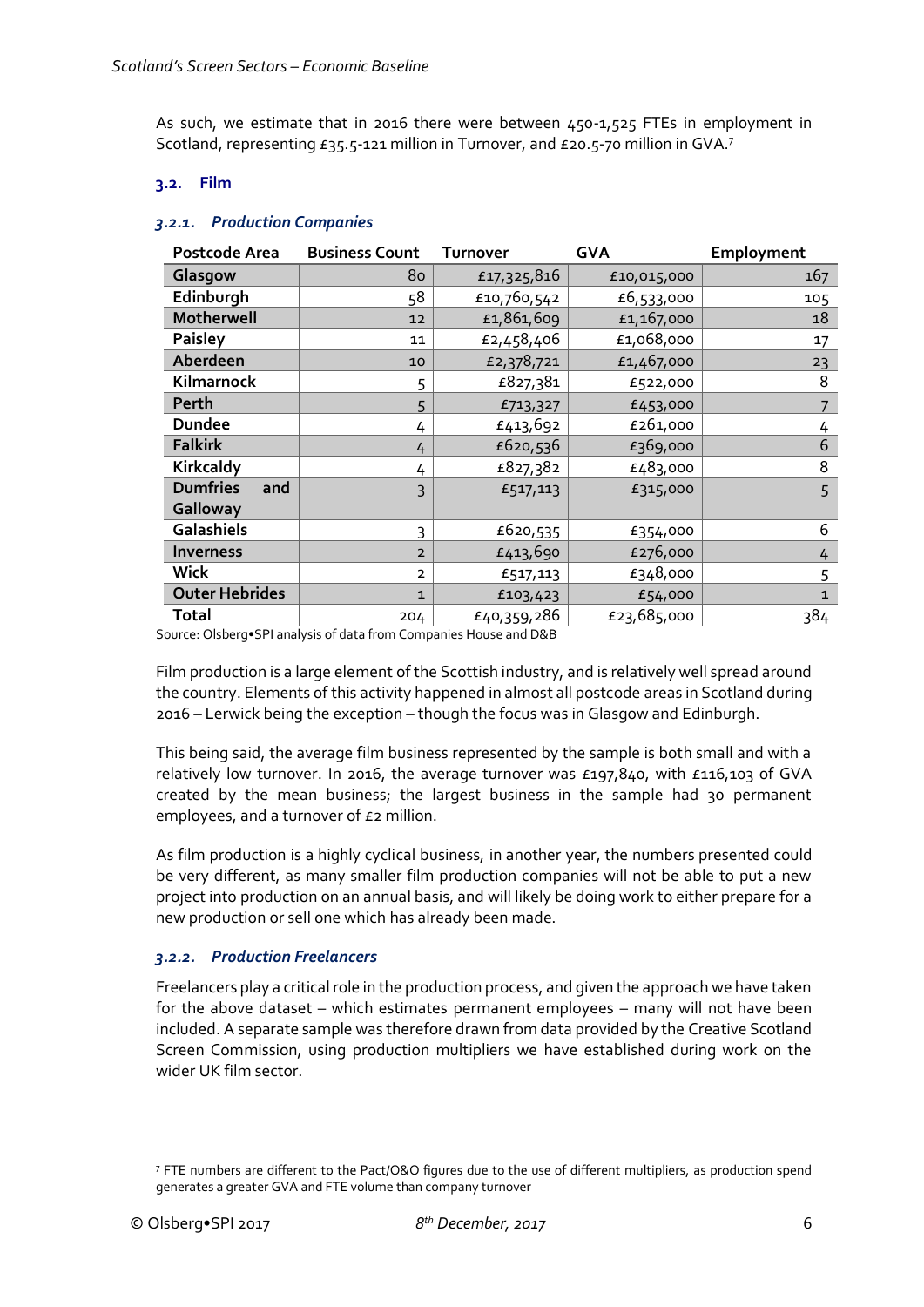This implies that between 60-122 FTEs were employed on film production in Scotland during 2016, with production spend generating £9.7-19.4 million in Turnover, and £5.3-10.6 million in GVA.<sup>8</sup>

#### <span id="page-8-0"></span>**3.3. Exhibition**

| <b>Postcode Area</b> | <b>Business Count</b> | Turnover   | <b>GVA</b> | Employment |
|----------------------|-----------------------|------------|------------|------------|
| Edinburgh            | 5                     | £7,152,536 | £2,070,000 | 86         |
| Glasgow              |                       | £103,423   | £69,000    |            |
| Aberdeen             | 1                     | £620,535   | £414,000   |            |
| Total                | $7*$                  | £7,876,494 | £2,553,000 | 93         |

Source: Olsberg•SPI analysis of data from Companies House, D&B, and the BFI

\*Only Scottish-domiciled businesses counted; many of these will include multiple cinemas within a single business

Scottish-based companies operating in the exhibition sector represent a small percentage of the total, and as such we have estimated the value of exhibition in cinemas owned by companies based outside of Scotland.

Assuming that all multiplex cinemas in Scotland – as counted in the BFI Statistical Yearbook 2017 – are non-Scottish owned, we used this number to estimate the Scottish turnover of multiplexes in the UK, by taking a ratio of Scottish screens to total screens in the UK, and applying this to a value for Box Office and sales of concessions identified in the Yearbook. To this, we added non-multiplex screens which did not appear in the SIC-code analysis noted above, leveraging research from Creative Scotland into the shape of the Scottish Exhibition sector.

Applying UK-wide GVA and employment multipliers for the exhibition sector, this leads us to conclude that total turnover for cinemas in Scotland in 2016 was £112 million, generating £36.2 million GVA, and 923 total FTE employees.

| Postcode Area    | <b>Business Count</b> | <b>Turnover</b> | <b>GVA</b> | Employment     |
|------------------|-----------------------|-----------------|------------|----------------|
| Edinburgh        | 15                    | £2,999,259      | £1,968,000 | 29             |
| Glasgow          | 19                    | £2,792,413      | £1,865,000 | 27             |
| <b>Paisley</b>   | 5                     | £930,804        | £621,000   | 9              |
| <b>Dundee</b>    | $\overline{2}$        | £517,113        | £338,000   | 5              |
| <b>Inverness</b> | $\mathbf{1}$          | £206,845        | £108,000   | 2              |
| Perth            | 1                     | £206,845        | £138,000   | $\overline{2}$ |
| <b>Falkirk</b>   | $\mathbf{1}$          | £206,845        | £138,000   | $\overline{2}$ |
| <b>Wick</b>      | 1                     | £206,845        | £138,000   | $\overline{2}$ |
| <b>Kirkcaldy</b> | $\overline{2}$        | £170,066        | £138,000   | $\overline{2}$ |
| Kilmarnock       | $\mathbf{1}$          | £103,423        | £69,000    | $\mathbf{1}$   |
| Motherwell       | $\mathbf{1}$          | £103,423        | £69,000    | $\mathbf{1}$   |
| <b>Total</b>     | 49                    | £8,443,881      | £5,590,000 | 82             |

## <span id="page-8-1"></span>**3.4. Facilities, Post-Production, and VFX<sup>9</sup>**

Source: Olsberg•SPI analysis of data from Companies House and D&B

<sup>8</sup> As it is likely that some of this will have been counted in the company sample, a 50% weighting is applied to the bottom range of the calculated data

<sup>9</sup> These sectors are all represented by Screen Facilities Scotland, and in reflection of this division within the Scottish market, have been grouped together for the purposes of this report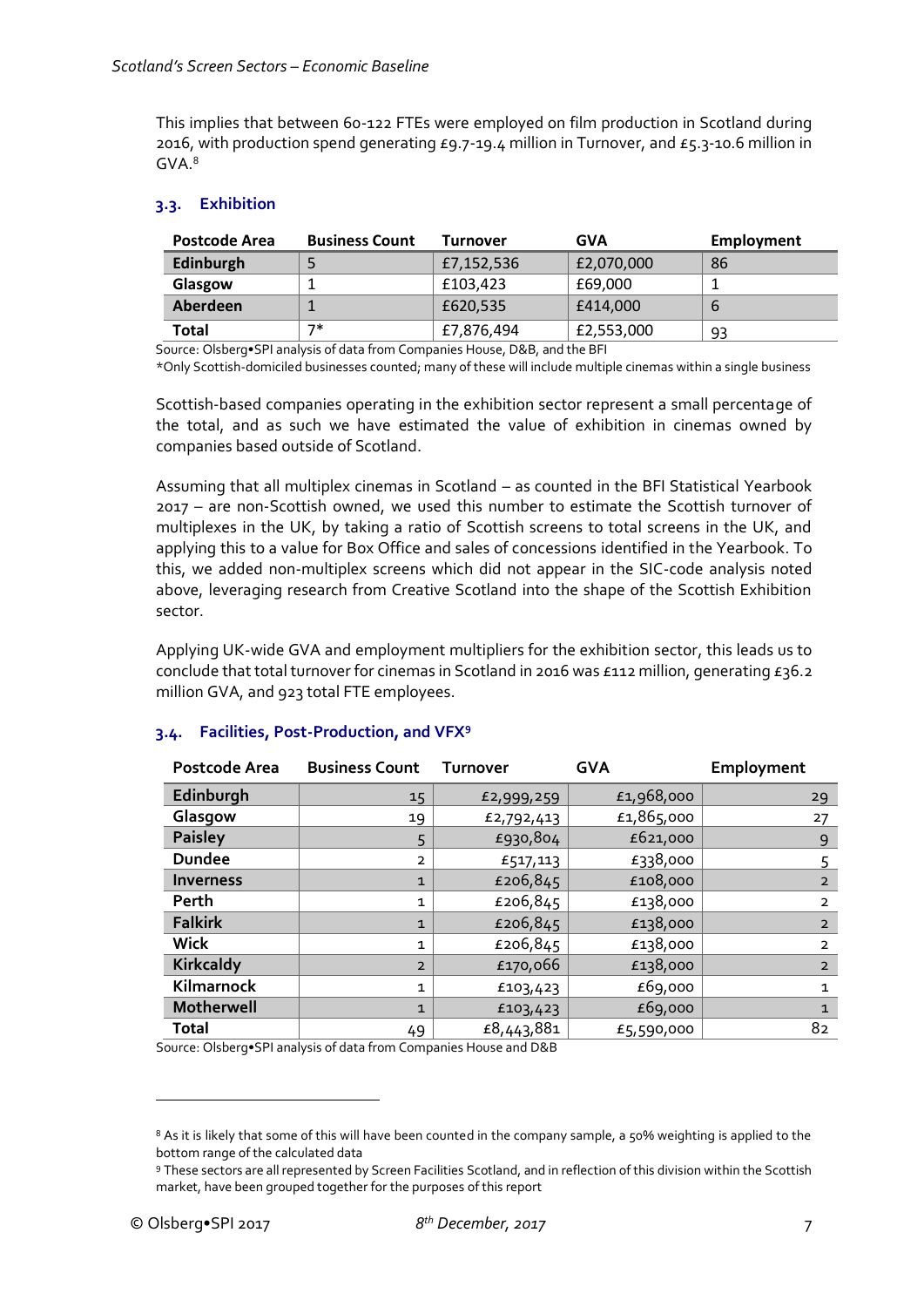As with other parts of the sector in Scotland, Glasgow is responsible for the most businesses in the wider facilities sector, though Edinburgh has the highest turnover in the Scottish facilities sector.<sup>10</sup>

This part of the sector has a significantly lower than average turnover (£172,325) than the rest of the Scottish sector, which is unusual when compared to the rest of the industry in the UK. Consultees have noted, that much of the industry in Scotland is under-capitalised, and that there is a frequent churn in companies and workers, as businesses go bust and reform, which helps to explain this.

# <span id="page-9-0"></span>**3.5. Distribution**

| Postcode Area     | <b>Business Count</b> | <b>Turnover</b> | GVA        | Employment     |
|-------------------|-----------------------|-----------------|------------|----------------|
| Glasgow           | 4                     | £1,064,176      | £691,986   | 11             |
| Edinburgh         |                       | £206,846        | £138,000   |                |
| <b>Paisley</b>    | 2                     | £206,846        | £123,000   | $\mathfrak{p}$ |
| <b>Dundee</b>     | 2                     | £386,546        | £222,000   | 8              |
| <b>Kilmarnock</b> |                       | £103,423        | £69,000    |                |
| Aberdeen          |                       | £103,423        | £69,000    |                |
| Perth             |                       | £103,423        | £69,000    |                |
| <b>Total</b>      | 13                    | £2,174,683      | £1,381,986 | 26             |

Source: Olsberg•SPI analysis of data from Companies House and D&B

Although film and TV broadcasting are separate businesses, given the small sample size, we have merged them together for the purpose of this analysis. As with the exhibition sector, this will understate activity related to Scotland, as larger Scottish productions are likely to be distributed by London-based companies – turnover related to this activity should be reflected in these company accounts, though.

The average company in the Scottish distribution market is very small, with  $£167,283$  in turnover for 2016, and 2 permanent employees. The majority of this activity occurs in Glasgow, with Dundee representing the next largest market hub, though all are small parts of the overall UK market.

.

<sup>10</sup> A single large business was also identified in Inverness (Cairnstar), but as this could not be verified as a SIC miscoding, it was manually removed from the sample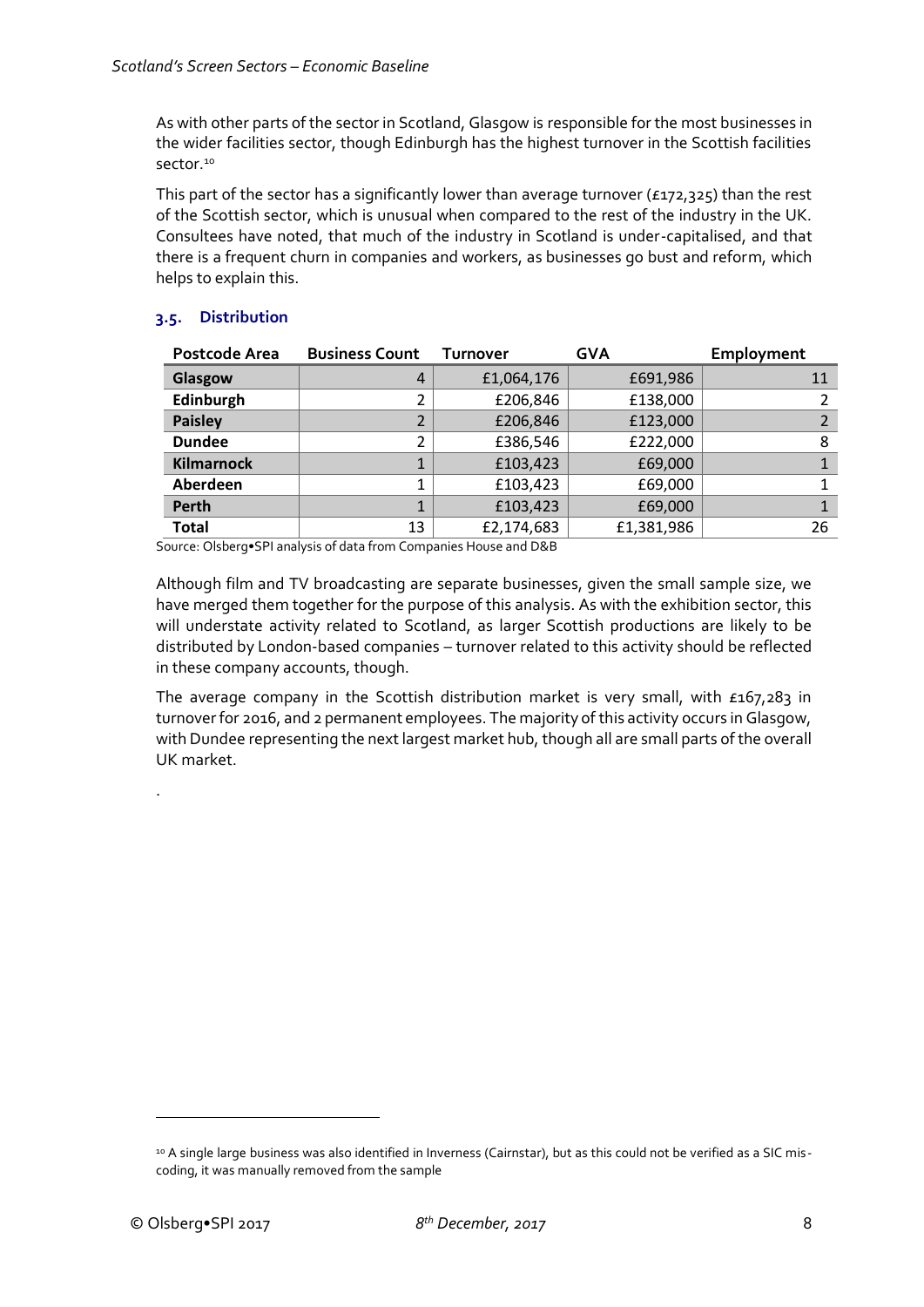## <span id="page-10-0"></span>**4. SKILLS**

This skills section uses the most up-to-date information on the situation in Scotland, but unfortunately much of this is from 2015 or earlier. This is reflective of the fact that UK-level data do not always break down cleanly into the nations and regions, and that research on skills has not been reliably undertaken in recent years. Historically, Creative Skillset took a lead role in generating such data, but a change in direction by the organisation has left something of a gap.

## <span id="page-10-1"></span>**4.1. Film and Television**

Creative Skillset's 2015 Employment Survey and 2014 Workforce Survey are the most up-todate data sources we have access to for this study.<sup>11</sup>

The first of these datasets – the 2015 Employment Survey – estimated that 11% of the total media workforce in the sectors considered (TV, Radio, Post-Production, Film, Animation, VFX, and Games) were based in Scotland.<sup>12</sup> This implies that around 16,000 people in Scotland work across that tranche of creative industries, though it is wider than the list of industries studied for this report.

As our findings above note, there were between 2,850-3,980 FTEs operating in the Scottish film and TV sectors during 2016. This is relatively well aligned with data extracted from the Labour Force Survey, which suggests that there are 2,600 people working in the TV sector who live in Scotland, with 2,800 in the Film and Video sector.

Assuming a certain amount travel around the UK and wider world for work, while basing themselves in Scotland, and that others – either by choice or circumstance – work less than full time (both well recognised factors in the sector), these figures are not contradictory.

Data from the 2014 Workforce Survey suggest that upskilling within the Scottish screen sector is a significant barrier to progression – 60% of Scottish respondents noted experiencing trouble progressing due to limited training.<sup>13</sup> This aligns with the freelance nature of the sector, which makes upskilling hard across the UK and wider global industry. However, the announcement of NFTS' Scottish branch (below) should significantly assist with this, given the large percentage of the present Scottish workforce which its published objectives suggest it will assist.

## *4.1.1. Animation*

A recent review of the Scottish Animation Sector undertaken by BOP concluded that the vast majority of animation companies in Scotland are 2-3 person companies, either working in TV or providing third-party services to suppliers. The review concluded that the sector had highquality talent, but struggled to retain this, with many finding they were forced to move to London and the South of England in order to get reliable work.

As a result of this brain drain, and of the limitations of animation sector education in Scotland, this report highlights a number of key skills gaps, focusing on five:

• Pipeline-ready talent, reflecting the fact that graduates from Scottish animation courses are often unprepared for real-world work;

<sup>11</sup> Work Foundation recently undertook a study into the UK film workforce, which also leveraged these datasets; a request was made for further data from their work pertaining to Scotland, but unfortunately due to the terms of the data licence under which they were provided the underlying dataset, they were unable to provide this <sup>12</sup> *2015 Employment Survey*, Creative Skillset (March 2016)

<sup>13</sup> *2014 Workforce Survey*, Creative Skillset (2014)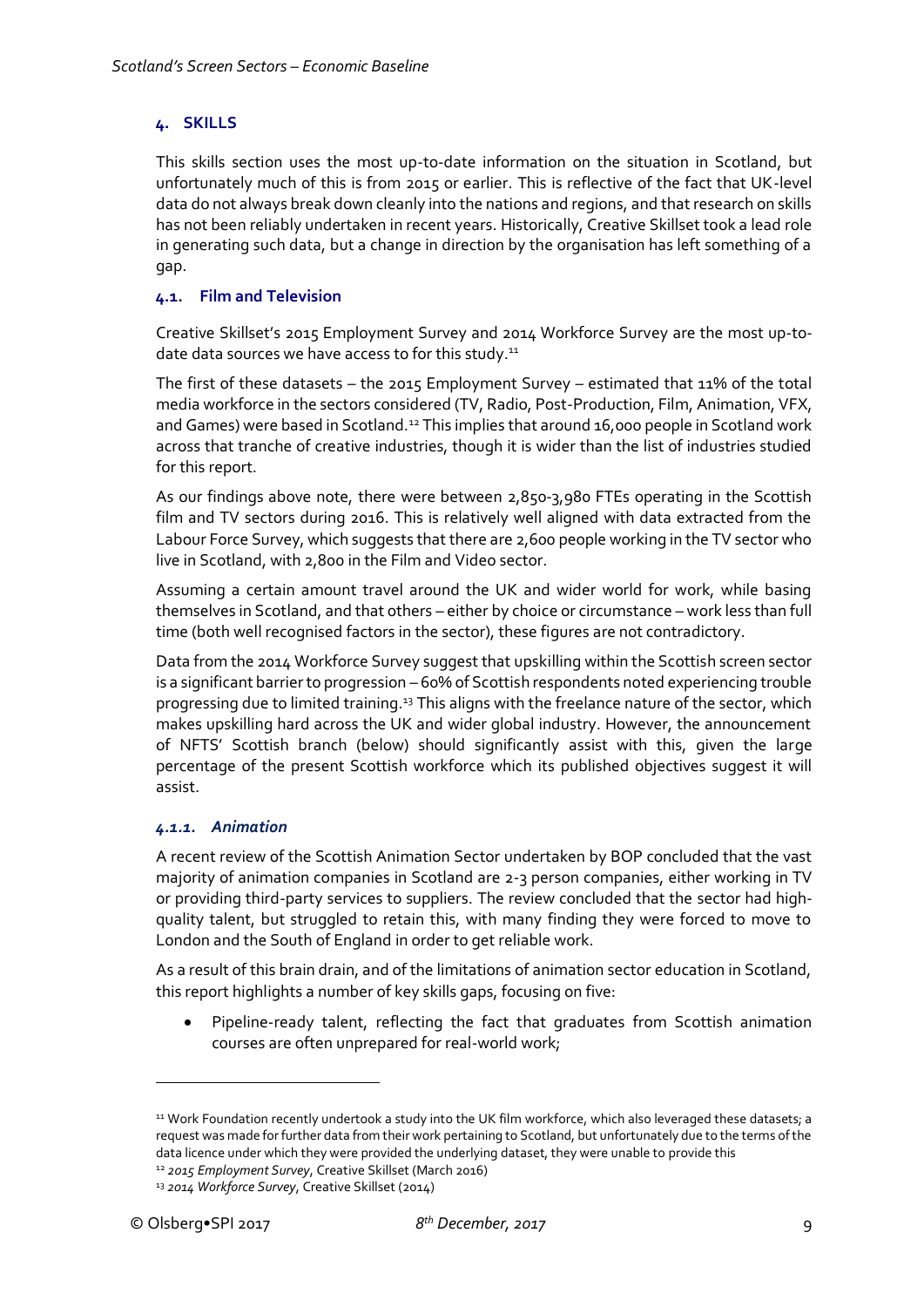- Producers, reflecting the lack of corporate strength within the sector, which means that existing producers can't financially support training of new-entrants;
- Writers and Directors, where there is no specific training course for animation other than in London;
- An understanding of how to develop, retain, and sell IP; and,
- Opportunities and skills for pitching and selling work.<sup>14</sup>

Many of these are issues we find across the creative industries, but given the quality of the Scottish animation industry, they present an acute problem for ensuring sustainable growth.

## <span id="page-11-0"></span>**4.2. Facilities, Post-Production, and VFX**

No specific data sources have been identified which outline the skills status or needs of the facilities, post-production, and VFX sectors in Scotland.

Clearly, the potential investment in Pentland will represent a sea change for the studio facilities side of the sector, which will lead to investment from further facilities providers setting up on the site.

Consultations in the post-production and VFX sector underlines that many companies operating in these industries are smaller, weakly-capitalised, 2-3 person firms with frequent churn and company failures. This is suggestive of a skills base which is focused on generalist, rather than specialist, skills, though further research would be needed to underline the specific skills base in this element of the market.

## <span id="page-11-1"></span>**4.3. Opening of NFTS Scotland**

While the limited data which are available strongly suggest that there are skills deficits in Scotland, it is clear that there are moves underway which will address these. Any future skills plan needs to be cognisant of such changes, and ensure that it is aligned with them, working together for the broader growth of the sector.

The recent announcement that the National Film and Television School is to open a hub in the BBC Scotland offices at Pacific Quay from January 2018 is likely to provide a significant boost for the sector.<sup>15</sup> The school's announcement of this opening highlights that the hub will focus on the specific needs of the Scottish screen sectors, including short CPD and three-month certificate courses. Projected numbers of students are 400 per year – 100 full-time, 50 parttime, and 250 on CPD courses – with 1,500 students expected to take courses in the first five years.

<sup>14</sup> Review of the Scottish Animation Sector, BOP Consulting (March 2017)

<sup>15</sup> Nicola Sturgeon Announces Funding to Open World Leading Film, Television, and Games Hub at BBC HQ in Scotland, NFTS (25<sup>th</sup> August, 2017)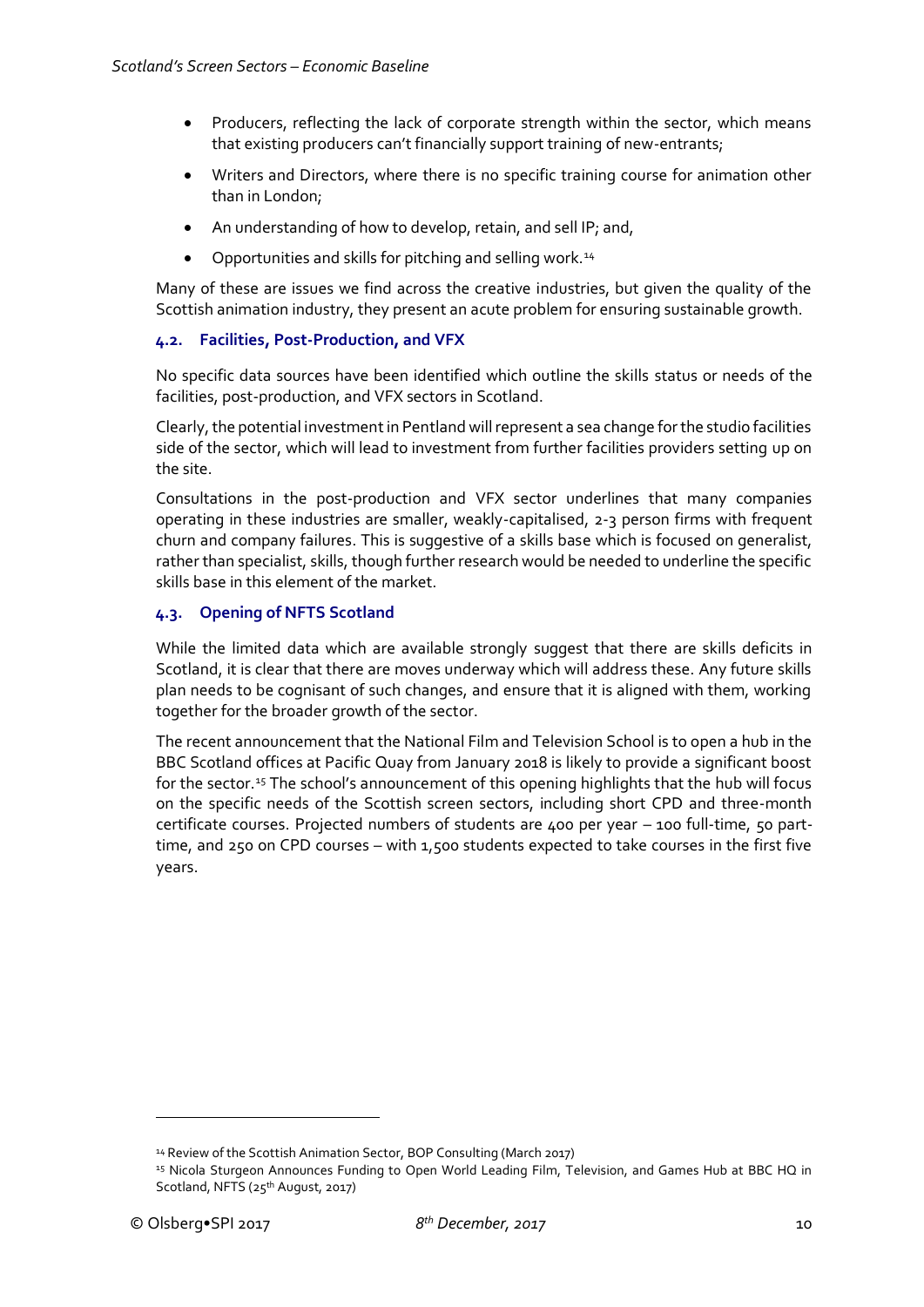## <span id="page-12-0"></span>**5. CONTEXT AND TRENDS**

#### <span id="page-12-1"></span>**5.1. UK and Scottish Context**

#### *5.1.1. A new BBC Scotland*

The BBC has announced a new channel for Scotland, to launch in August 2018 – this will have an annual budget of  $E_3$ o million, and comes at the same time as the corporation has announced a separate increase in Scottish commissioning by £20 million per year.

Spending by this service has begun already, reflecting the need for the channel to have a slate of productions in place by the launch of the channel, and as such productions companies in Scotland are already benefitting from this decision. Given the impact which stable spending by national broadcasters has had in other markets – notably Wales, where S4C and the BBC's prior spending built the skills base now being used by larger productions – this offers a significant opportunity for the Scottish production market.

## *5.1.2. Kamasa Commission*

A recent report from Olsberg•SPI for Pact – *The State of the UK Independent Film Sector* – underlined the difficulties faced by the indie film production sector in the UK. This showed the difficulties in which these productions and production companies face, from both structural changes such as digital disruption and competition for the audience, and cyclical changes such as the global financial crisis. These have impacted the value of films during the pre-production, production, and release phases, making it difficult to generate funds to put into projects, and inhibiting the holding and leveraging of IP.

As a result of this report, the BFI have put together a commission – led by Zygi Kamasa, the CEO of Lionsgate – to investigate the issues raised by SPI's analysis, and propose solutions. This is expected to report later in the year.

In the meantime, Pact have proposed an expansion of the Film Tax Relief for productions in the £2-10m bracket to 40%, though it is unclear that this will be a final recommendation from the commission.

## *5.1.3. Loss of Creative Europe funding*

A further challenge for the broader UK film sector will be the loss of access to the EU's Creative Europe fund, which provides support for the development and distribution of film productions to companies in Europe.<sup>16</sup> 16 Scottish projects ranging from individual productions to support for film education, online platforms, and festivals received support from Creative Europe between 2014 and 2016.

The future relationship between the UK and pan-European funders such as Creative Europe will be determined through Brexit negotiations, but any loss of access to this – if uncompensated by national funding – has the potential to cause significant challenges to the UK production sector.

## *5.1.4. UK Government CI Focus*

As part of the UK national government's export focus post-Brexit, the creative industries have been prioritised as one of five key export sectors – film and television content and services are included as sub-sectors within this. The exact impact of this in terms of interventions are

<sup>&</sup>lt;sup>16</sup> Creative Europe operates in a broader market than the EU, including third party members such as Bosnia and Herzegovina, and Ukraine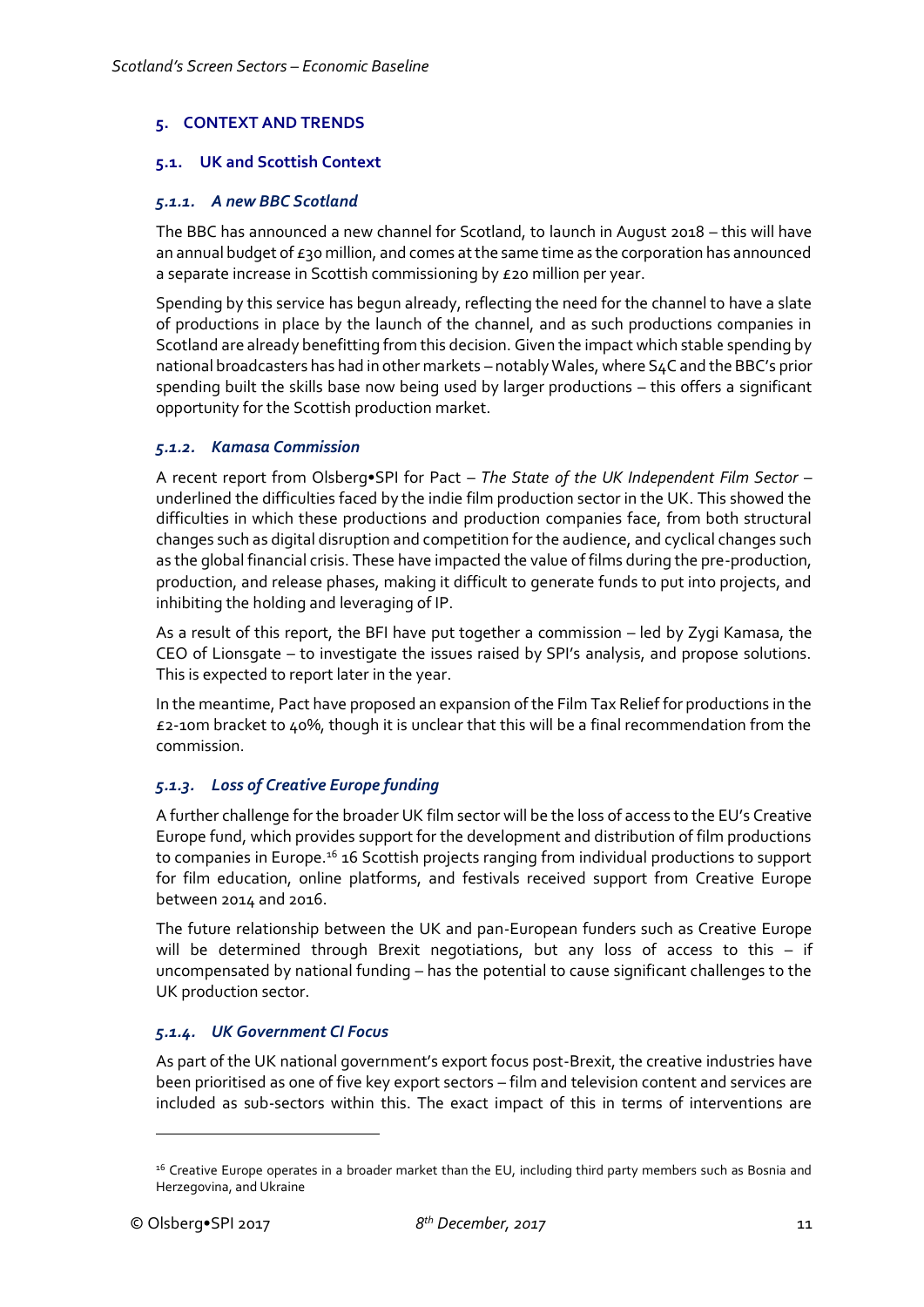unclear at this stage, but they are likely to offer significant opportunities for Scotland when announced.

Given the announcements in other sectors – exemplified by university research and development funding – it may be anticipated that further funding will be provided to support this aim, potentially replacing any lost funding if access to Creative Europe is broken.

## <span id="page-13-0"></span>**5.2. Key Trends**

#### *5.2.1. Growth of HETV*

HETV – defined for the purposes of the UK's tax relief as that produced for more than  $\epsilon_1$  million per broadcast hour – has been one of the largest growth elements in the global entertainment market during the last decade. This reflects audience demand for high-quality, episodic content, and can generate significant benefits for a location which hosts such a production, as the role of *Game of Thrones* in underpinning the growth of the Northern Irish sector underlines.

Within the UK, the introduction of the HETV Tax Relief has had a transformative impact, drawing back productions previously lost to other parts of the market. In doing so, the HETV market in the UK has grown from £91.9 million in the year to June 2014 to £680.7 million in the year to June 2017.<sup>17</sup>



#### Source: BFI

Scotland's engagement with this market to date has been relatively limited – only one returning HETV production (*Outlander*) shoots in Scotland at this point in time, though others (including *In Plain Sight* and *The Loch*) have shot there in the past year. In general, however, consultations suggest that Scotland has fallen behind in this market.

<sup>17</sup> British film, high-end television programmes, animation television programmes, children's television programmes and video games certification January-June (H1) 2017, BFI RSU (3rd August, 2017)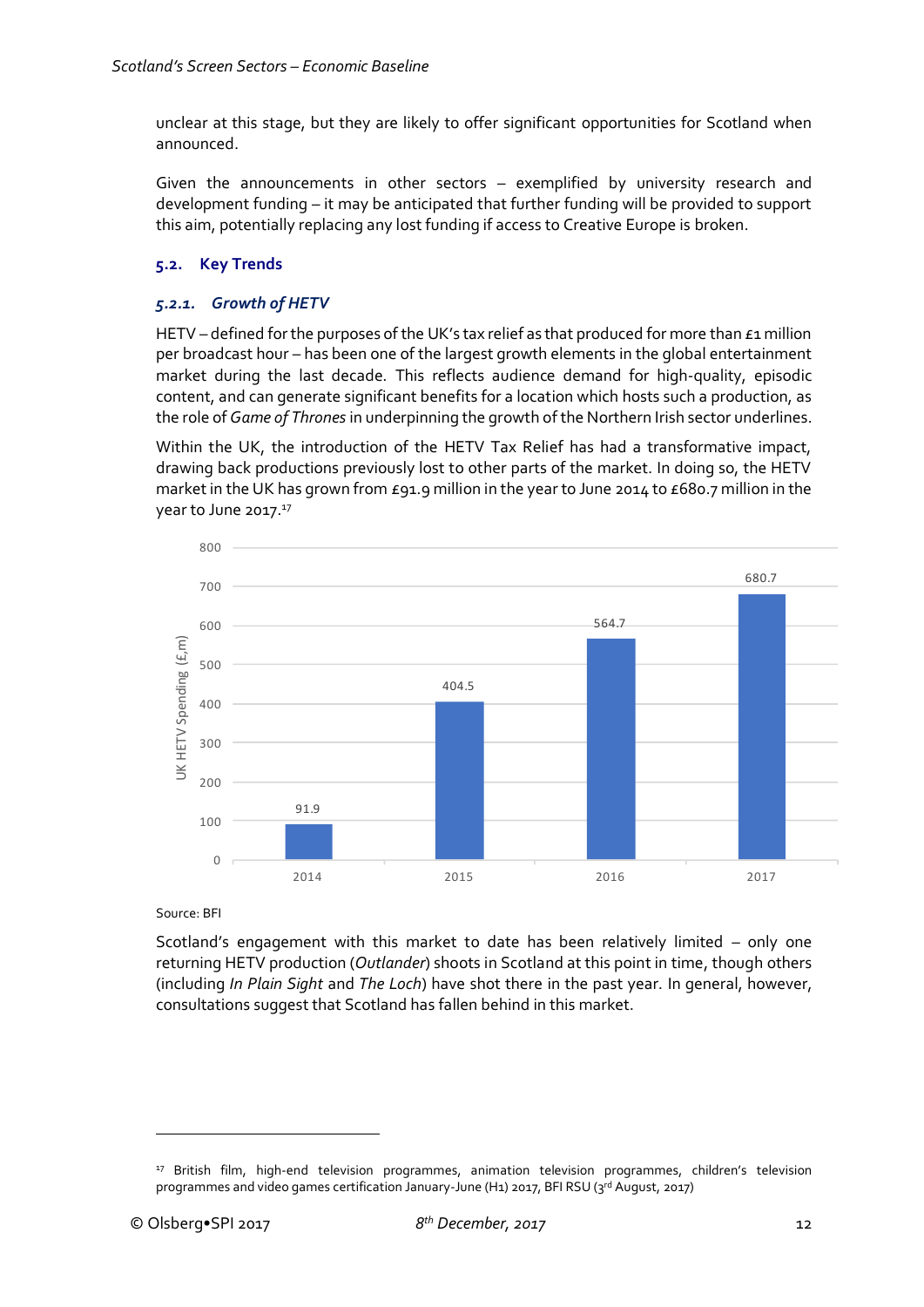



Source: Olsberg•SPI analysis of data from the Pact and O&O; 'UK Spend' relates to primary commissions from broadcasters, 'Scottish Spend' is the amount of this primary spend being undertaken in Scotland through independent producers (direct broadcaster spend is not available)

Scotland's share of production spend from the wider UK TV sector appears to be growing. Data from Pact's annual census began reporting nations and regions spend from 2015 (2014 data), at which point Scotland received 8% of UK broadcasters' original commissioning spend. This has now grown to 9% in the most recent dataset.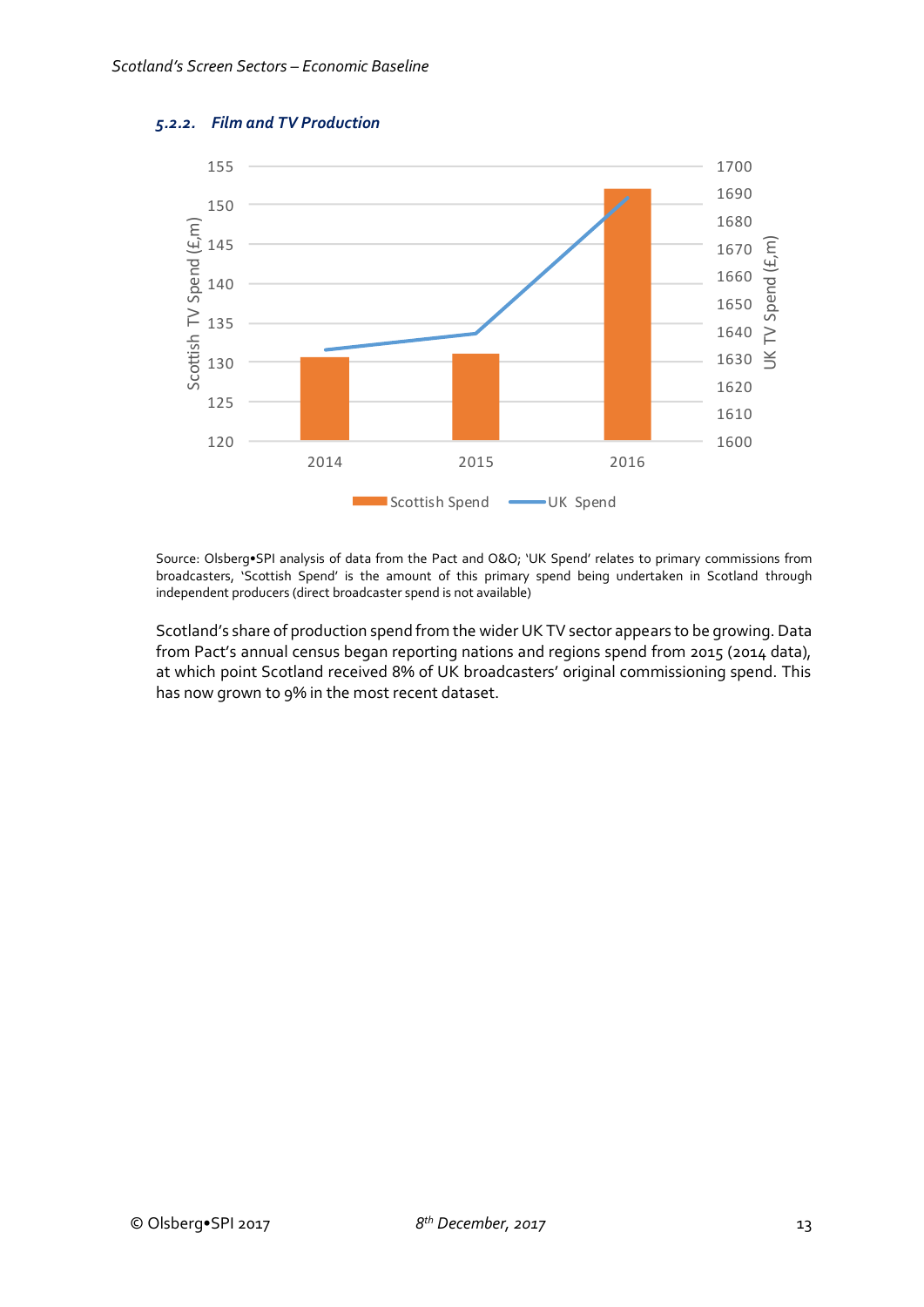

Source: Olsberg•SPI analysis of data from Creative Scotland and the BFI NB: as Creative Scotland data cannot disaggregate film and HETV spend, a blended UK-wide approach is the best comparison

Compared to the Wider UK, Scottish Film and HETV production has grown at a reasonably strong rate in recent years. Within the TV sector, the introduction of the HETR has been a significant driver in this space, as has the growth in the market for such content on a worldwide basis.

In film production market, spend has grown at a compound annual growth rate of around 12% since 2012.<sup>18</sup> This being said, there is a significant underlying weakness in the UK independent production sector, though one which we anticipate projects such as Scotland's FOCUS will start to address. 19

This notwithstanding, the weakness in present infrastructure in Scotland – including a permanent studio facility for weather cover – impacts the ability of the country to attract production.

## *5.2.3. How Scotland Compares to the Wider UK*

In the TV sector, these data suggest a relatively healthy role for the Scottish production sector. At 9% of original production spend in 2016 – up from 8% in both 2014 and 2015 – the Pact

<sup>&</sup>lt;sup>18</sup> Given recent cuts to Scottish local authorities, which have heavily impacted production tracking, there is a strong possibility that this figure has been undercounted; data from http://www.creativescotland.com/what-we-do/latestnews/archive/2017/09/record-69-4m-spend-on-film-and-tv-production, with an estimate of HETV derived from consultations deducted from these spend figures

<sup>19</sup> This issue is explored in a report SPI have recently written for Pact, *The State of the UK Independent Film Production Sector*, which fully analyses structural and cyclical changes in the UK's independent film production sector during the last decade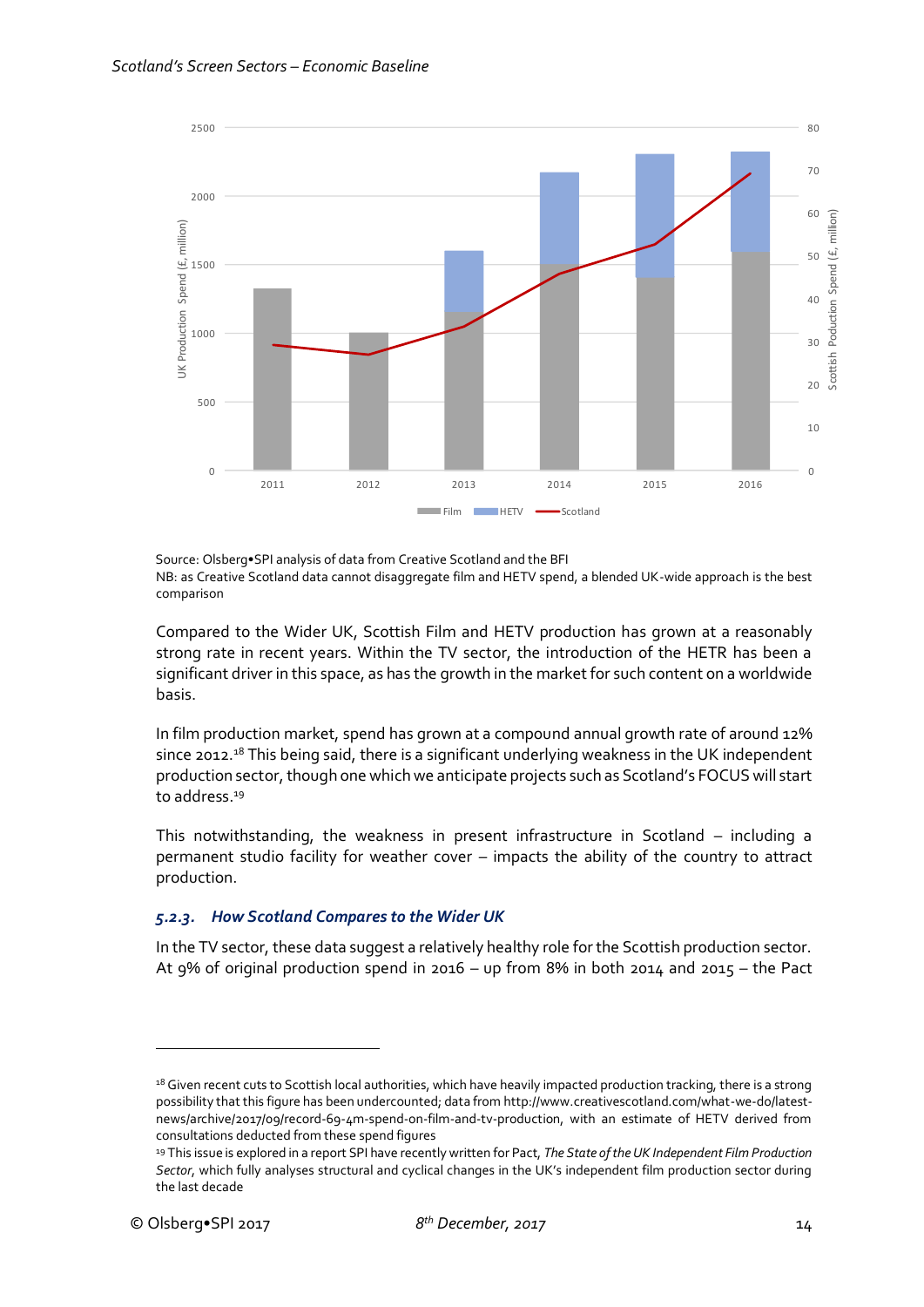dataset shows this element of the production sector at or above the benchmark of 8% aimed for in official publications.

The film and HETV elements of production spend – combined due to the nature of the datasets – also appear to be growing faster than the wider UK over the past few years. In this instance though, this growth is from around 2.2% in 2011 to 4.3% in 2016.

# *5.2.4. Role of New Digital Entrants*

As part of the TV, the role of Video on Demand providers in the market has been increasing significantly. The major US providers have been spending increasing amounts on the production of original content, with Netflix scheduled to spend \$6 billion this year, increasing this in the future; and Apple recently announcing that it will spend  $$1$  billion per year.<sup>20, 21</sup> In addition to this, the Chinese VoD market is growing first, and is projected to reach \$30 billion in turnover by 2022, four times the present size of the vast Chinese theatrical sector, and is also beginning to spend heavily on original production.

While there is always the potential for this trend to falter – not least due to the opaque finances and debt-heavy balance sheets of many of these providers – the opportunity offered by this projection spend for a location such as Scotland is significant. This is underlined by the VoDrelated nature of Scotland's current returning HETV production, *Outlander*.

The impact of this on the production sector is still debated, but anecdotal evidence strongly suggests that companies successfully attracting production spend from VoD platforms will get more immediate revenues, but not have the ability to share downstream. This reflects the fact that whereas for traditional TV – where production companies will get a partial licence fee from broadcasters and have to pre-sell to make the gap, but hold onto international and secondary rights – in the digital space, platforms prefer to buy all global primary and downstream rights.<sup>22</sup> *The Crown* exemplifies this, with available data suggesting that Netflix paid £5 million per episode, where the cost had the BBC acquired the production – as originally expected – would have been around  $\epsilon_3$ , 5 million, with Left Bank securing further revenues through international and secondary platform sales.

<sup>&</sup>lt;sup>20</sup> Netflix is spending \$6 billion on content this year and 'a lot more' in future, CEO says, Michelle Castillo (31st May, 2017)

<sup>&</sup>lt;sup>21</sup> Apple is reportedly investing \$1 billion in original video content, Thuy Ong (16<sup>th</sup> August, 2017)

<sup>22</sup>This is not possible in the domestic TV space, as the Terms of Trade rules set out in the Communications Act (2003) only allow PSBs to acquire the first-run domestic rights, and as such formats, international sales, and secondary windows remain the property of the production company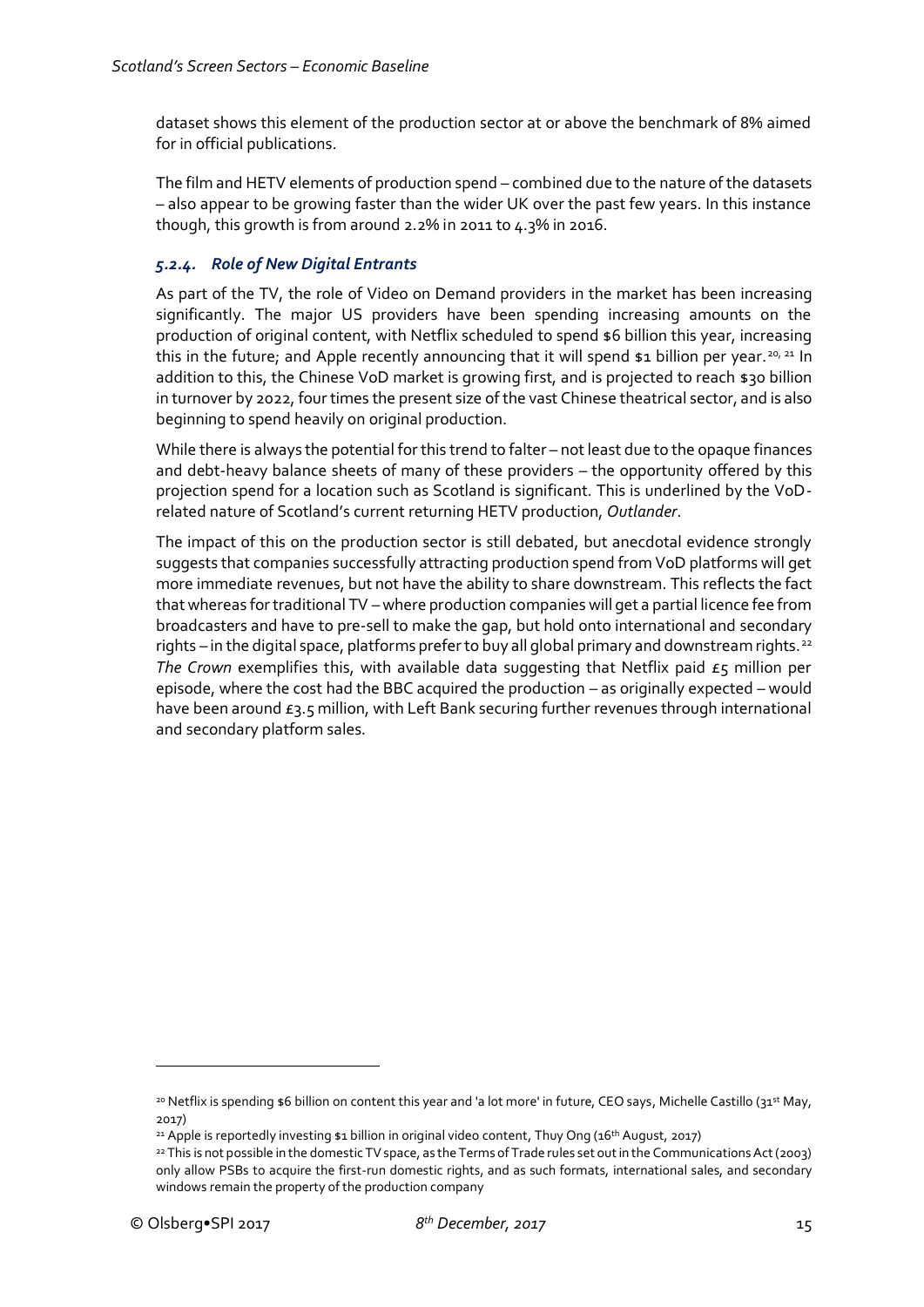

#### *5.2.5. Growth of Geographic Markets for Film and TV*

Source: Olsberg•SPI analysis of data from the MPA

Data from the Motion Picture of America show a marginal growth of 1% in global box office revenues in 2016 over 2015 – this is largely a result of spending in the US and Canadian markets, while international markets fell, particularly in China.<sup>23</sup> Despite this, China is expected to be the largest growth territory for content over the next decade, not least due to the growth of its own Netflix-like platforms, which consultations suggest will grow to \$30 billion in turnover on their own by 2022.

This trend may present an opportunity for Scottish content – these platforms are already acquiring first-run content in the same way US-owned providers do. However, the question has to be raised about how far outside of their own area such providers will go – while UK content, especially *Sherlock* and *Downton Abbey*, is highly popular in China, historically the Chinese authorities have been very strict on international investment by their domestic companies. This is reflected in the quota rules for international films in Chinese cinemas – these cap inbound productions at 34 per year (20 regular, and  $14$  IMAX or 3D), and while at present no such quotas exist for other platforms, relying on China as a market feels inadvisable.<sup>24</sup>

Both China and other emerging markets tend to be well supplied with their own content, with large production sectors in other locations like India. Our most recent analysis of where UK content travels underlines this – even with the growth of these markets, Europe continues to be the most important purchaser for much UK content, with only the highest-end or most established content breaking out in other markets.<sup>25</sup>

<sup>&</sup>lt;sup>23</sup> Chinese Box Office data are not re-produced here, as they are considered unreliable

<sup>&</sup>lt;sup>24</sup> The Chinese government has also cracked down on Sina Weibo and ACFun's streaming services of late, underlining the insecure nature of this marketplace

<sup>25</sup> The Cultural and Audience Contributions of the UK's Screen Sectors, Olsberg•SPI (November 2015)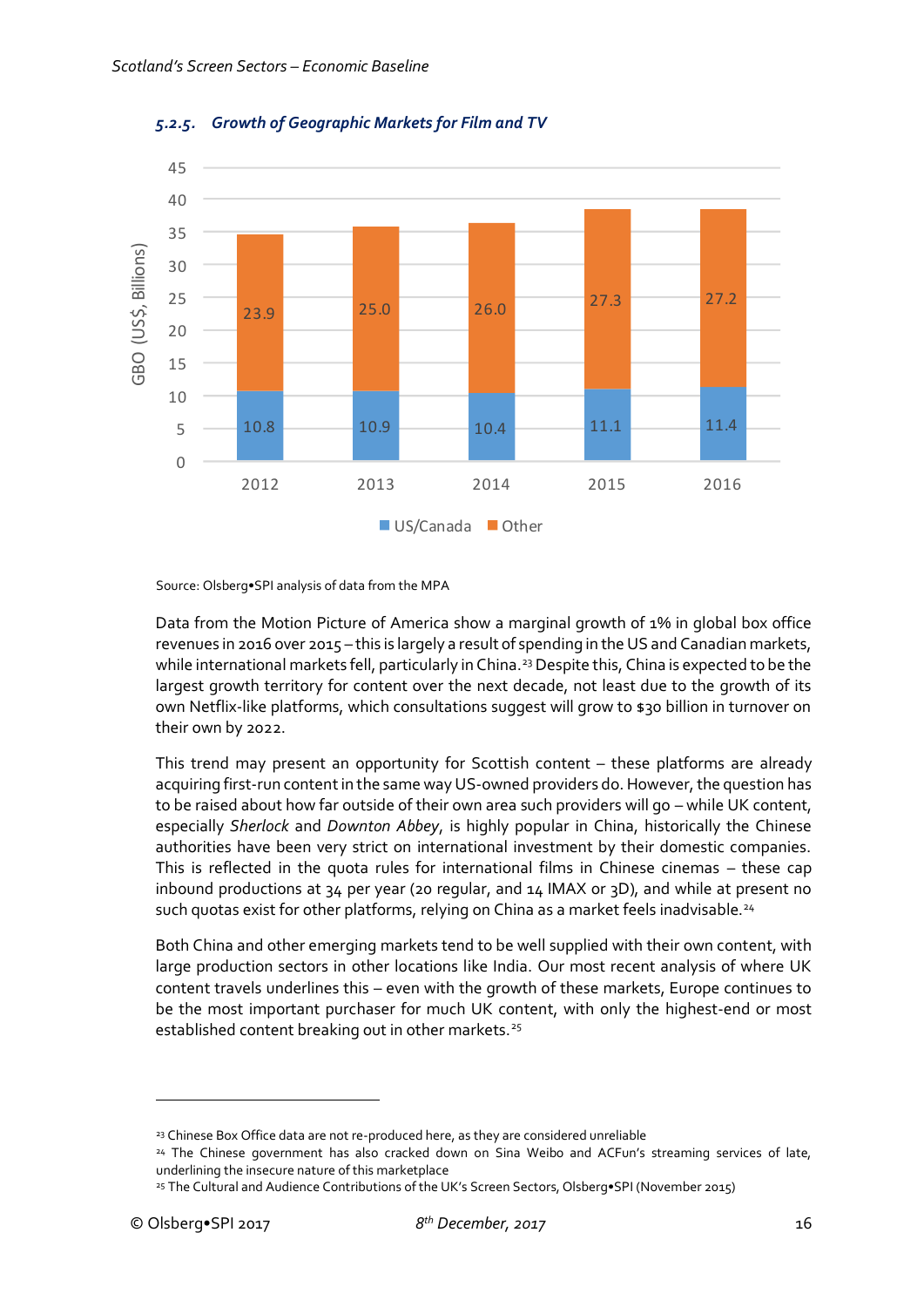*Scotland's Screen Sectors – Economic Baseline*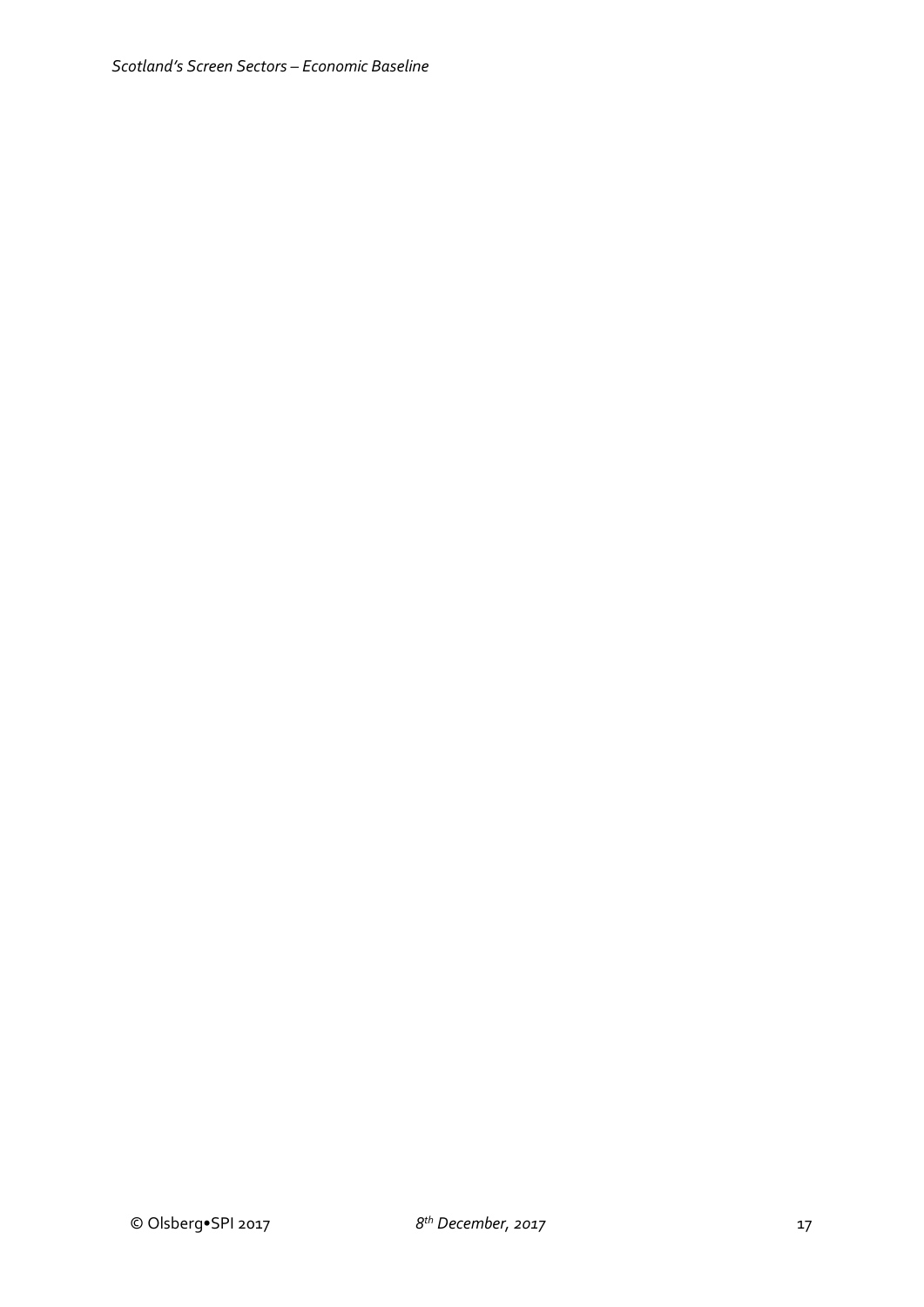# <span id="page-19-0"></span>**6. THE OPPORTUNITY FOR SCOTLAND**

#### <span id="page-19-1"></span>**6.1. Most Significant Opportunities**

#### *6.1.1. TV Drama Production*

The production of HETV content – which is predominantly TV drama – is a major growth opportunity for the Scottish market. Aside from being the fastest-growing element of the overall production market at the present moment, the benefit of a returning show is significant, as this can underpin the development of the entire production sector. This has been seen in both Northern Ireland and Wales, where government interventions have specifically supported such programming.

With the current spending plans of the VoD providers suggesting ongoing large-scale spending on original content – which will predominantly be episodic, as a result of how they generate revenue – there is significant potential for Scotland in this section of the market.

The exact scale of this potential opportunity is difficult to judge, given the limited data available in the sector, but consultations and analysis of the present Scottish situation in terms of skills and facilities suggests a possible present additional spend of  $\epsilon$ 35-50 million is possible. This would represent one additional production on top of *Outlander*, but could be expanded further on the opening of a new screen facility.

## *6.1.2. Public Service Broadcasting*

In other markets – notably Wales – production spending by local broadcasters has formed a strong baseline upon which higher-end productions have later built. The introduction of a new BBC Scotland channel could therefore be leveraged in a similar way in Scotland, depending on the kind of productions which the service invests in. Alignment with broader screen sector policy in Scotland is therefore desirable to ensure strategic coherence, and maximise value.

Initial spending for the service has been put at  $\epsilon$ 30 million per year, which we assume will all be spent on the production of programmes in Scotland, whether directly or indirectly. The expansion of the sector through the work of the BBC may well lead companies to attract other PSB spending, whether from the BBC at a national level or Channel 4, or the commercial channels including ITV and Sky. This is also valued at  $\epsilon$ 30 million, reflecting the  $\epsilon$ 20 million already committed for network BBC programme production in Scotland, and a conservative £10 million estimate for other PSB and commercial production spend.

## *6.1.3. Building of a Permanent Production Facility*

Underpinning many of the opportunities which Scotland is likely to have over the next few years will be the building of the studios at Pentland (or elsewhere, should this fall through). A privately-financed endeavour, this will provide space for the industry in the Central Belt to grow and – given the present lack of dedicated production space in many parts of the UK – should allow Scotland to attract film and TV projects from around the country.

Such a facility will largely support inward investment productions, both in the Film and TV sector, where the lack of such a studio has caused problems in the past. It may also, however, help to get larger UK productions to film in Scotland.

The scale of this opportunity is very difficult to estimate, given the range of variables which affect it. There is a strong chance of displacement from other elements of the sector, and the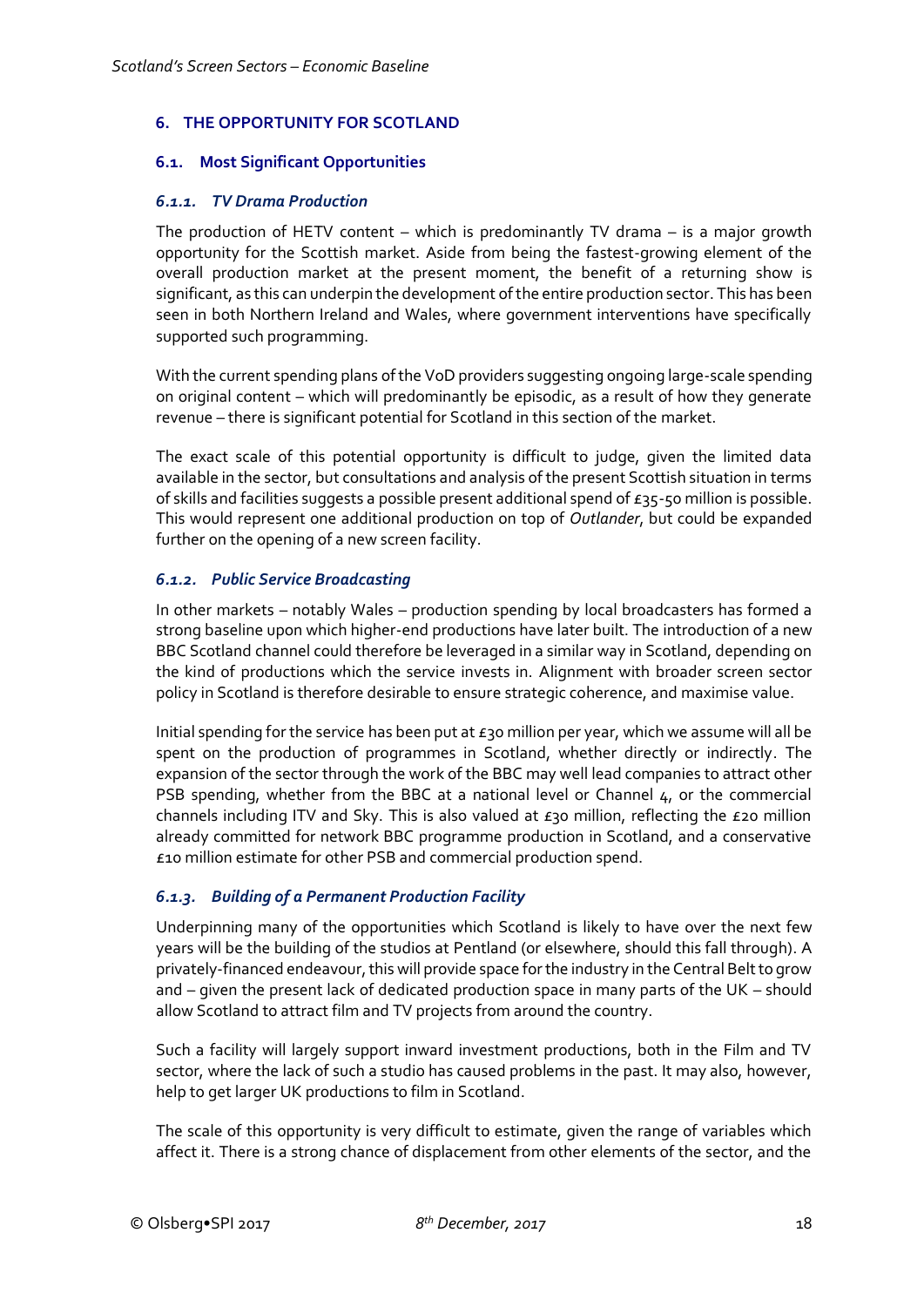nature and scale of skills gaps within Scotland (as well as the potential loss of EU skills) all have the ability to undermine this.

As a result, we propose a relatively conservative five-year estimate that such a facility would attract a further HETV programme to Scotland at £35-50 million per series, and a similar range in film spend. This reflects the growth in these sectors in the wider UK production markets, and the potential such a facility would open up in Scotland for location shooting when it comes online.

Post-production and VFX tend to operate independently to these sectors, but in order to generate a potential value a ratio approach has to be undertaken. This leads us to a value of £8-10 million annual spend resulting from these other elements.

## <span id="page-20-0"></span>**6.2. Critical Actions to Support These**

#### *6.2.1. Strategic Coherence*

The successful conclusion of the present process is possibly the most important step the Scottish public sector can take to ensure the sustainable growth of the sector. Recent steps – including the introduction of the FOCUS programme, the new BBC Scotland, and NFTS Scotland – provide a strong base for industry growth, if they are followed through.

In other parts of the UK, not least Wales and Northern Ireland, there has been a significant degree of strategic coherence in how each element of a similar plan builds toward the desired outcome.<sup>26</sup> The generation of such a coherent plan would be a major step towards success for Scotland.

This is of particular importance to leveraging any additional BBC spend on drama into the HETV drama space, reflecting what has been done in Wales. In other markets, this is something which has been undertaken jointly by the public sector and industrial stakeholders, and would serve to underpin all of the key opportunities noted above.

#### *6.2.2. Skills Audit*

The data we have gathered as part of this study underline the limited state of much skills data within the Scottish Screen Sectors. Even where a study has been undertaken, as it has in the animation sector, its skills conclusions are relatively vague, and as such it is apparent a specific skills audit of the sectors in Scotland is required to identify the current status and needs of the sector.

This should be followed by investment, if appropriate, to close identified gaps. Such an action is critical to underpin all areas of opportunity, as without sufficient skills provision companies will be unable to act on potential projects when they arrive. Given their oversight role, the public sector is best positioned to lead on this.

<sup>26</sup> Original Welsh Context set out in *The Heart of Digital Wales*, Hargreaves I. (undated); later analysis in *Television Drama Production in Wales*, Centre for the Study of Media and Culture in Small Nations (2015) and from consultations conducted by Olsberg SPI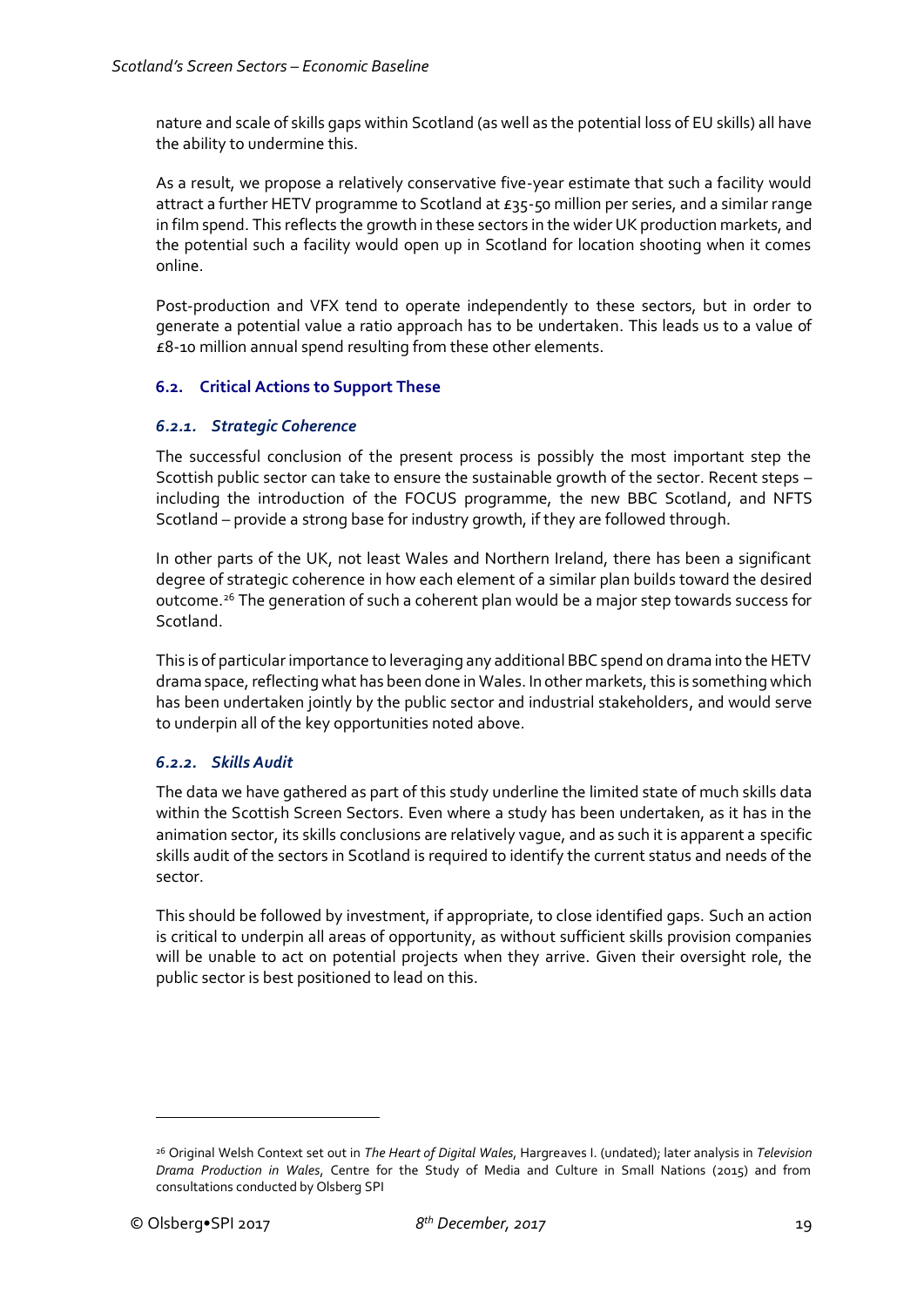Sufficient skills are vital to ensure that any additional production spend remains in Scotland, and a lack of skills has been noted as an element which can undermine infrastructure and incentive spending in other markets.<sup>27</sup>

## *6.2.3. Business Training*

As other papers on the Scottish creative sectors have noted, business skills are a key challenge in maximising the values of the Scottish screen sector, and is a skills gap which needs closing.<sup>28</sup> FOCUS potentially provides a starting point for this, given the fact that business planning is needed to maximise this, though it may be desirable to have a separate programme in operation.

This element is of particular importance to support domestic production companies operating in the film, TV, and animation sectors, not least in allowing them to leverage the opportunities of PSB production spend into a wider platform for growth. Ideally, it would be led by industry, with the support of the public sector.

# *6.2.4. Development Funding*

The weak capitalisation of production companies operating in the Scottish screen industries impacts their ability to develop projects, which can then be taken to production companies for funding. This is a critical process, as such development is necessary to ensure the quality of productions, which will help to attract funding – including potentially from major international platforms – and maximise the IP value accruing to the Scottish production company.<sup>29</sup>

Funding support to maximise such value is a common way for public agencies to intervene, and would be a good way to support other interventions presently being undertaken. This is of value to support the business training element above, not least in the animation sector where development times are long, and capitalisation is very weak.<sup>30</sup> This would be of particular value to the PSB opportunity, as allowing Scottish companies to take developed projects to these broadcasters will help to maximise the chances of production spending being leveraged in Scotland.

## *6.2.5. Production Attraction Funding*

Production attraction funding is also a regular strategy for building the production sector, and has been used in other parts of the UK – such as Wales and Yorkshire – as a key part of their sector expansion plans. While Scotland already provides an amount of funding to attract productions, this is relatively small by international standards, and could usefully serve to be expanded.

Published figures for these production funds -  $E_3$ o million over 5 years for Wales, and  $E_1$ 5 million over four years for Yorkshire – provide a suggestion as to the scale required. Such funding models tend not to operate on the basis of a published rate of investment, but rather provide ad-hoc funding, with individual negotiations for each attracted production.<sup>31</sup> Both of

<sup>27</sup> Impact Analysis of Fiscal Incentive Schemes Supporting Film and Audiovisual Production in Europe, European Audiovisual Observatory (2014)

<sup>&</sup>lt;sup>28</sup> Evidence of this has been drawn from consultations

<sup>29</sup> *Enterprise Funding: Program Review & Future Options*, Screen Australia and Australian Government Discussion Paper (2013)

<sup>30</sup> Building Sustainable Film Businesses, The Challenges for Industry and Government, Olsberg•SPI (2012)

<sup>31</sup> <http://pinewoodpictures.com/funding/> and http://www.screenyorkshire.co.uk/screen-yorkshire-securesadditional-7-5-million/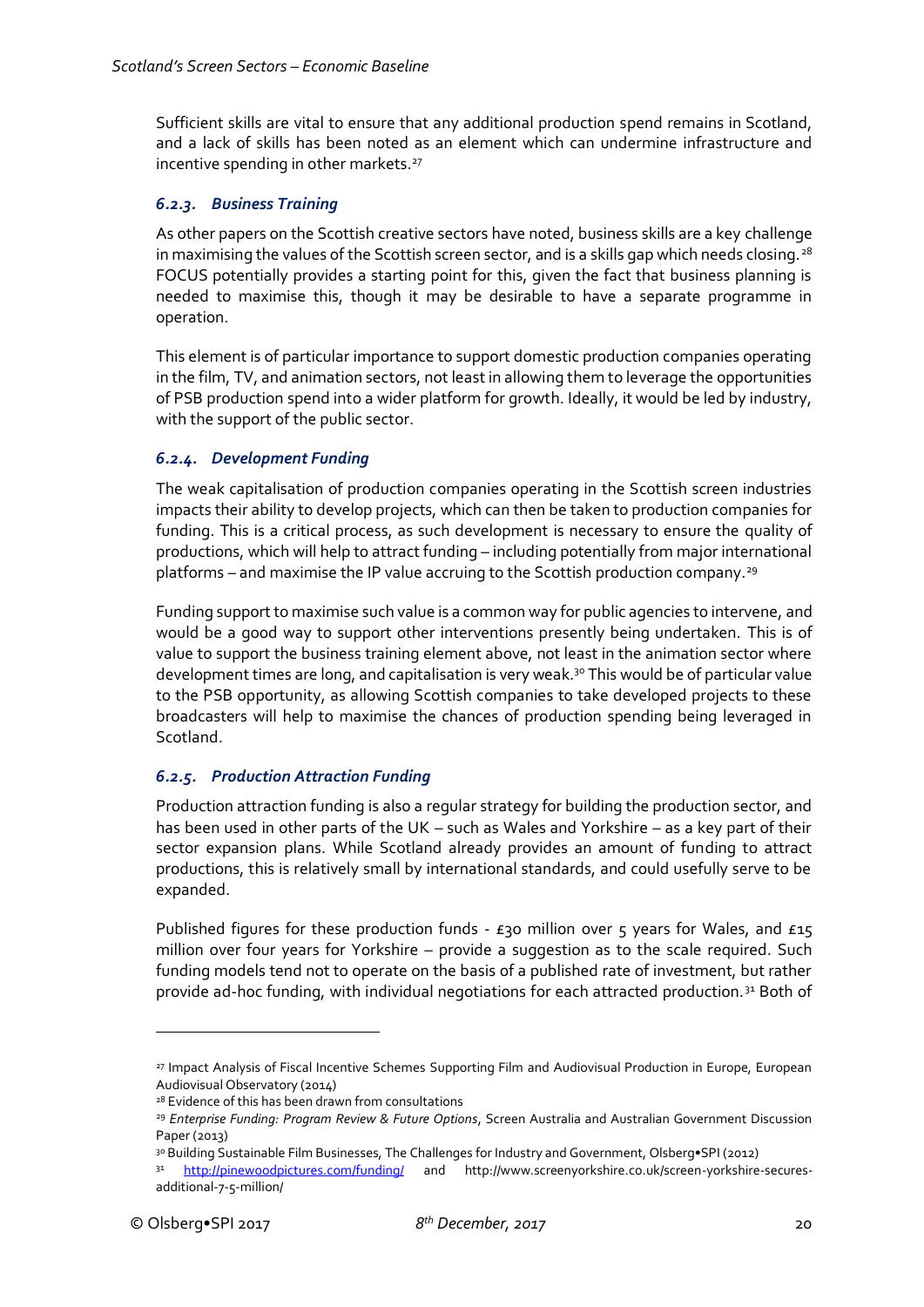these operate on top of the UK's creative sector tax reliefs, which at 25% are comparable with other European incentives.<sup>32</sup>

Such production attraction funding will be targeted in particular at inbound productions, with a particular focus on TV drama production, and the opportunity offered by a new studio facility.

# <span id="page-22-0"></span>**6.3. Evidence of Market Failure and Rationale for Public Investment**

It has been reflected by previous agencies (notably the former-UK Film Council) that cultural products are a public good of great value to society, and that the market tends to underproduce them without public intervention.<sup>33</sup> These market failure rationales have been accepted by UK government and the European Commission.

This paper highlighted six key areas of market failure for the film sector, which are equally applicable across the screen industries:

- Screen content is a public good, in that it influences the zeitgeist, and the identity of a nation, but this culture is dominated by Hollywood;
- Such content produces positive externalities on the arts, the wider cultural sector, the development of technology, and transferrable creative skills;
- Creative content is not homogeneous such projects are inherently prototypes, and are subject to hit dynamics. Spreading the risk of this requires the production of 'slates', but few companies have the capital to achieve this;
- A further function of this is that the industry is not characterised by perfect information, and the success of much content cannot be identified until release;
- Freedom of entry and exit does not exist, particularly in an English-language market which is dominated by a small number of major players for both film and TV; and,
- The production and service sectors are characterised by a wide number of small films, none of which have, or can reasonably be expected to develop, critical mass.

Within the Scottish context, there are two particular issues which this study has identified – the small scale, and fragile nature of companies operating across the sector; and the limited range of culturally-Scottish production, particularly on Television. Both of them are highly significant, and in many ways they are mutually reinforcing, as small companies cannot develop content of interest to major broadcasters or companies, and the lack of Scottish content (particularly drama) tends towards keeping companies small.

## *6.3.1. Small scale of companies*

The data we have identified demonstrates the small, weakly-capitalised nature of many of the companies operating in the Scottish sector. The average company in the sample had a 2016 turnover of £369,299, and 3 permanent employees; this is a figure skewed by a small number of large companies. In the film production segment, this falls to  $E_{197,840}$  turnover and less than 2 permanent employees, while in TV (excluding STV), this is only marginally healthier at £328,868 and 2.75 permanent employees.

Within the market, this creates a challenge, as such firms tend to supply a small oligopoly of buyers, whether in the film or television industry. As an example, for episodic content, there

<sup>32</sup> These average 20-25%, with Ireland operating the highest headline rate at 32%

<sup>33</sup> Rationale for Actions to Assist UK Film, UK Film Council (2004) p. 23; we are aware that this is a relatively old paper, but it has underpinned the UK's investment in the sector for a long time. Consultations suggest that revisions to the Market Failure evidence are being undertaken at the moment, though it is unclear when these will be available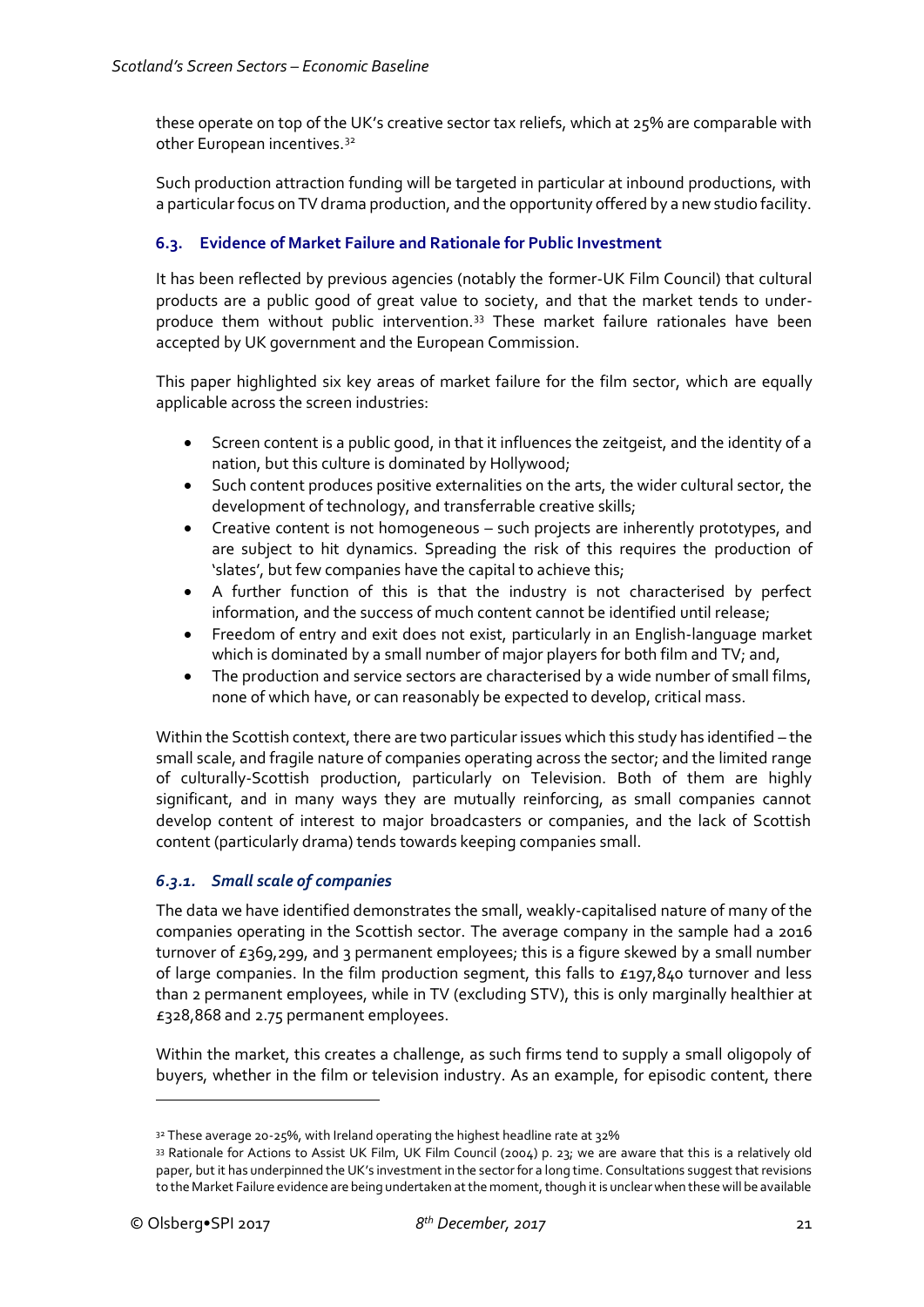are probably six major UK-wide content-buyers - BBC, Sky, Channel 4, ITV/STV, Netflix, and Amazon – and much the same can be said for film. In such a market, smaller firms are at a substantial disadvantage to the purchasers, and can struggle to have sufficient capital to generate the original IP which will allow them to benefit from the production of their content.

Such weakness is common in the global film and TV production market, which is often characterised by a minimally-capitalised, cottage industry type approach. In the film sector, this has been exacerbated by structural change in the industry which means that the value of content is increasingly heavily discounted at the financing stage, as the volume of content available has increased over the last decade, while DVD sales (historically an important source of revenue) have collapsed.

TV drama tends to suffer more as a result of limited spend by domestic companies, which has in other parts of the market allowed firms to grow in scale and pick up international commissions. Scotland does better in areas like documentary, though these have a much lower propensity to travel, and thus return less value on any IP held by the production company.

While a number of market interventions – including the UK-wide Terms of Trade for PSBs, and the Shared Service Centre model – aim to rectify this, it continues to be a challenge for the success of the sector.

# *6.3.2. Insufficiency of Scottish-originated Programming*

From a cultural perspective, the ongoing lack of Scottish-focused content – including drama and factual – on mainstream television can be seen to inhibit public welfare. This is reflected in the higher-than-expected viewing figures for BBC Alba, which gathers a higher audience than speaks the language in which it broadcasts. Such an audience is attracted by a range of programming which describes Scotland, and which tends not to be seen on other services.

The exact reasons for this insufficiency is unclear, but consultees have highlighted that a significant proportion of BBC production in Scotland tends to be documentary-focused. Often, this looks at the wider UK, rather than just Scotland, for example through history programmes. Furthermore, whereas historically Scotland had significant drama production – exemplified by *Monarch of the Glen* or *Taggart* – in recent years this has been minimal to non-existent.

This supply-side challenge also generates problems throughout the sector, impacting into the sustainability of facilities and supply companies, many of whom will not be able to grow or indeed become sustainable without reliable production spend.

## *6.3.3. Rationale for Intervention*

In its 2005 *Review of the television production sector*, Ofcom outlined the various rationales for intervention in this element of the screen sectors. While undertaken on a UK-wide basis, and for just a single element of the market this report describes, this remains a useful model for public intervention in the screen sectors, as it clearly outlines the modes of market failure in this industry. These include:

- *Promoting innovation, creativity, and risk taking;*
- *Increasing competition, raising quality, and reducing costs;*
- *Increasing range and diversity, in terms of programming genres and geography;*
- *Providing an alternative source of new on- and off-screen talent as well as helping to develop a skilled workforce;*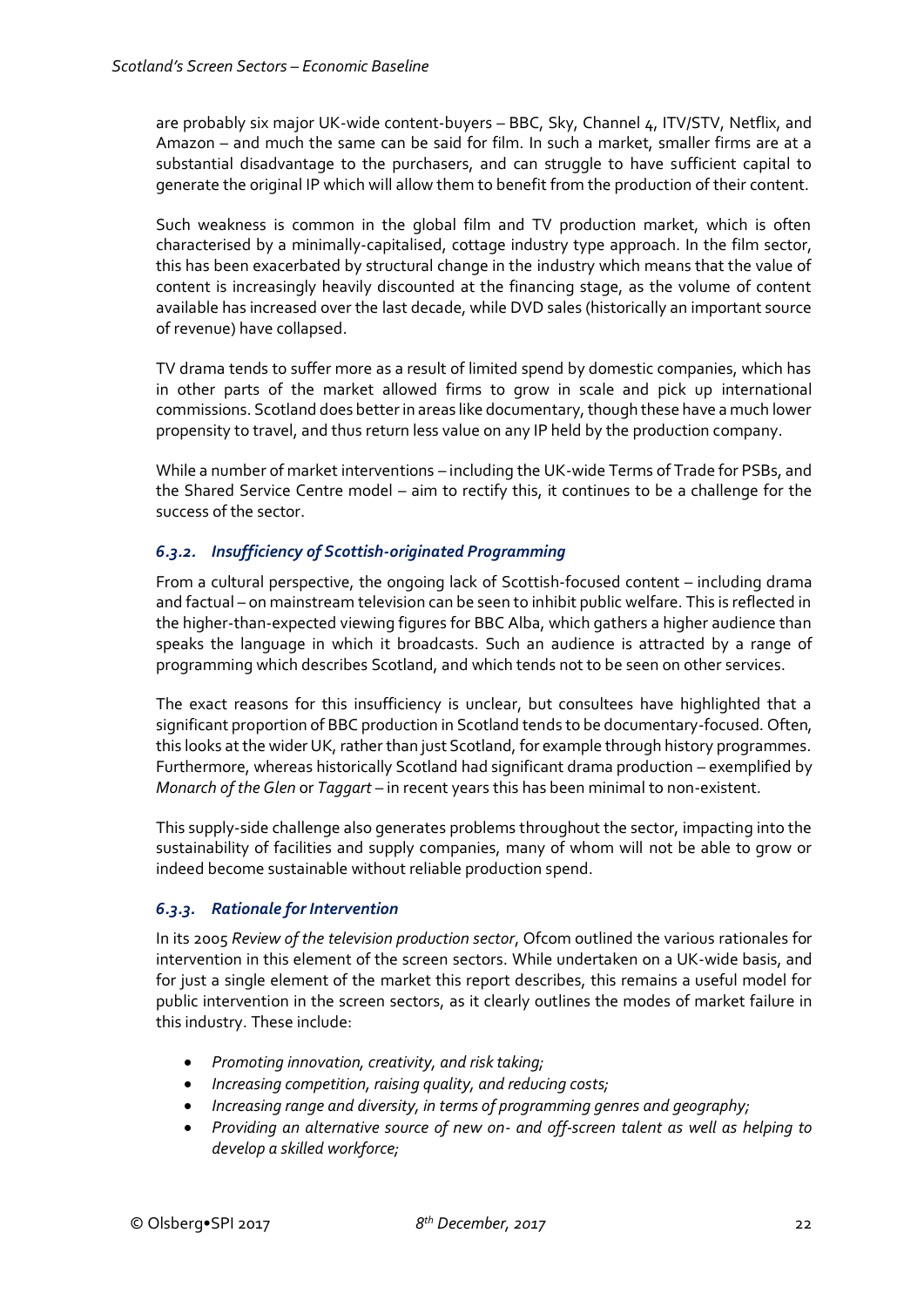- *Making it easier for new channels to enter the market, thereby contributing to viewer choice;*
- *Increasing employment in different parts of the UK, and in places which lack a major inhouse production presence, thereby contributing to dispersal of production around the UK; and,*
- *Creating a base for international success.<sup>34</sup>*

Within the Scottish context, many of these still hold – without public intervention, the market has failed to generate either the scale or diversity of content which would stand as a public ideal, and in many cases the industry remains highly metrocentric, which is a characteristic of this industry.

This being the case, the expansion of an industry with clear public and cultural value benefits within Scotland, and the generation of culturally-Scottish content as a result, stands as the major rationale for public intervention in the sector.

# <span id="page-24-0"></span>**6.4. Potential Impact of Each Opportunity**

|                                                           | <b>Low Scenario</b> |        |             | <b>High Scenario</b> |            |             |  |
|-----------------------------------------------------------|---------------------|--------|-------------|----------------------|------------|-------------|--|
|                                                           | <b>GVA</b><br>Spend |        | <b>FTEs</b> | Spend $(E,$          | <b>GVA</b> | <b>FTEs</b> |  |
|                                                           | (E, m)              | (E, m) |             | m)                   | (E, m)     |             |  |
| <b>TV Drama Production</b>                                | 35                  | 20.2   | 440         | 50                   | 28.8       | 630         |  |
| <b>Public Service</b><br><b>Broadcasting</b>              | 60                  | 34.6   | 755         | 60                   | 34.6       | 755         |  |
| <b>Building a Permanent</b><br><b>Production Facility</b> | 70                  | 39.3   | 840         | 100                  | 56.2       | 1,205       |  |
| Total                                                     | 165                 | 94.1   | 2,035       | 210                  | 119.7      | 2,590       |  |

Based on the financial impacts our analysis has suggested for the key opportunities the potential impact of interventions after five years is estimated to be the following:<sup>35</sup>

Source: Olsberg•SPI; NB: FTE numbers rounded to the nearest 5

Within this, VFX and post-production will represent  $\epsilon$ 8.1- $\epsilon$ 10.4 million of this spend, and 125-155 FTEs respectively; this is drawn out in reflection of the separate skillset which this would require.

## <span id="page-24-1"></span>**6.5. Overall Impact for Scotland**

Data from the Scottish Government show that in 2016, Scotland's total national GVA was £130.6 billion, and that in the period April 2016-March 2017, 2,595,500 individuals were in employment in Scotland. Given the total employment and GVA identified in this study, this suggests that the screen sectors in Scotland were worth between 0.096-0.138% of Scotland's GVA for 2016, and 0.094-0.138% of Scotland's employment.

The most recent Creative Industries Economic Estimates, using data for 2014, show that overall the Film, TV, Video, Radio, and Photography sector of the economy had a GVA of £10.8 billion

<sup>34</sup> Review of television production sector – Project terms of reference, Ofcom (11<sup>th</sup> May, 2005)

<sup>35</sup> VFX and Post-Production are included as a complimentary element to linear production and studio facilities; this is separately considered as a reflection of the way the sector works, but is not considered a guaranteed element of production spend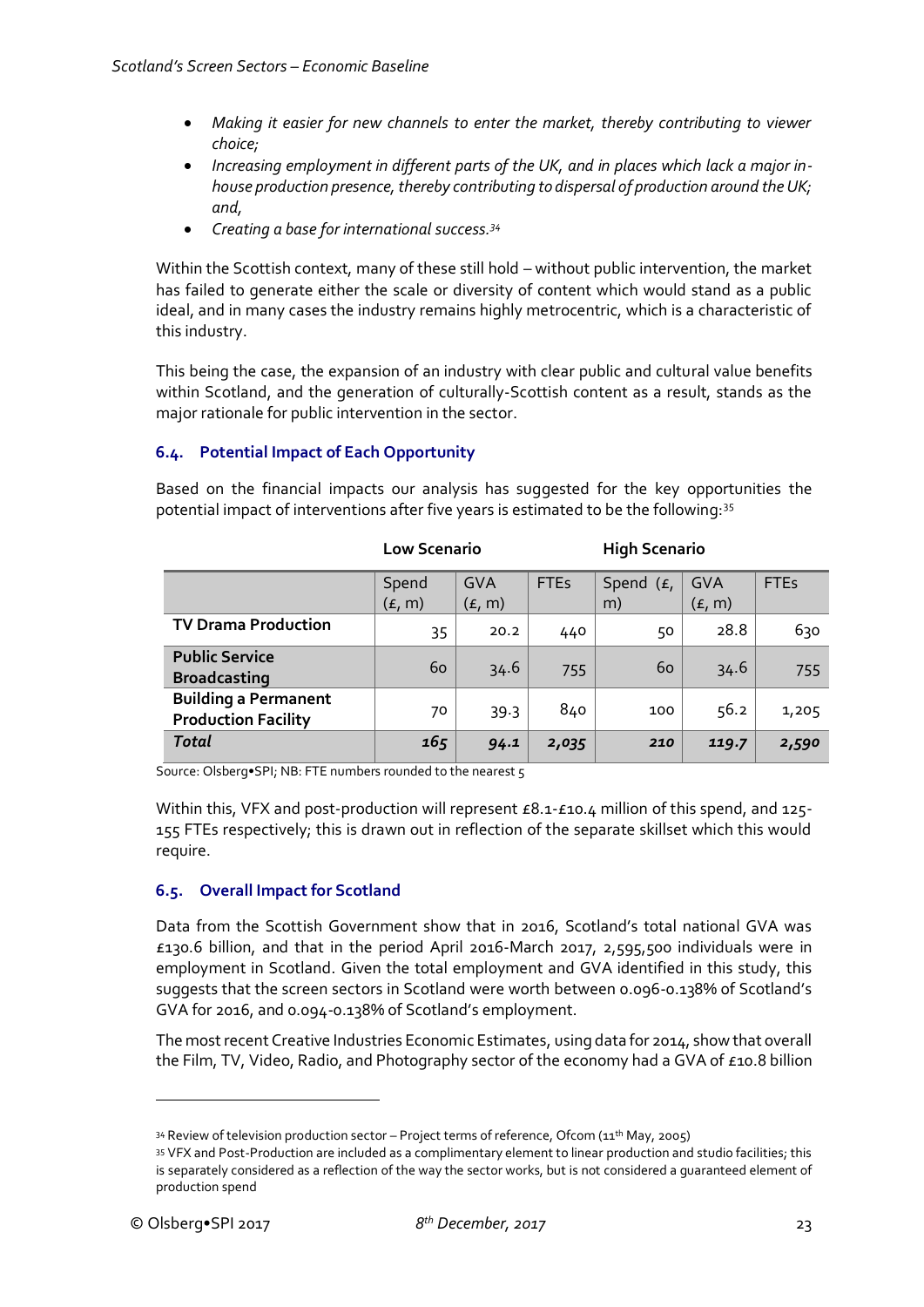in that year. This represented o.58% of the UK economy at that point, suggesting that Scotland has a much smaller screen sector than the UK average.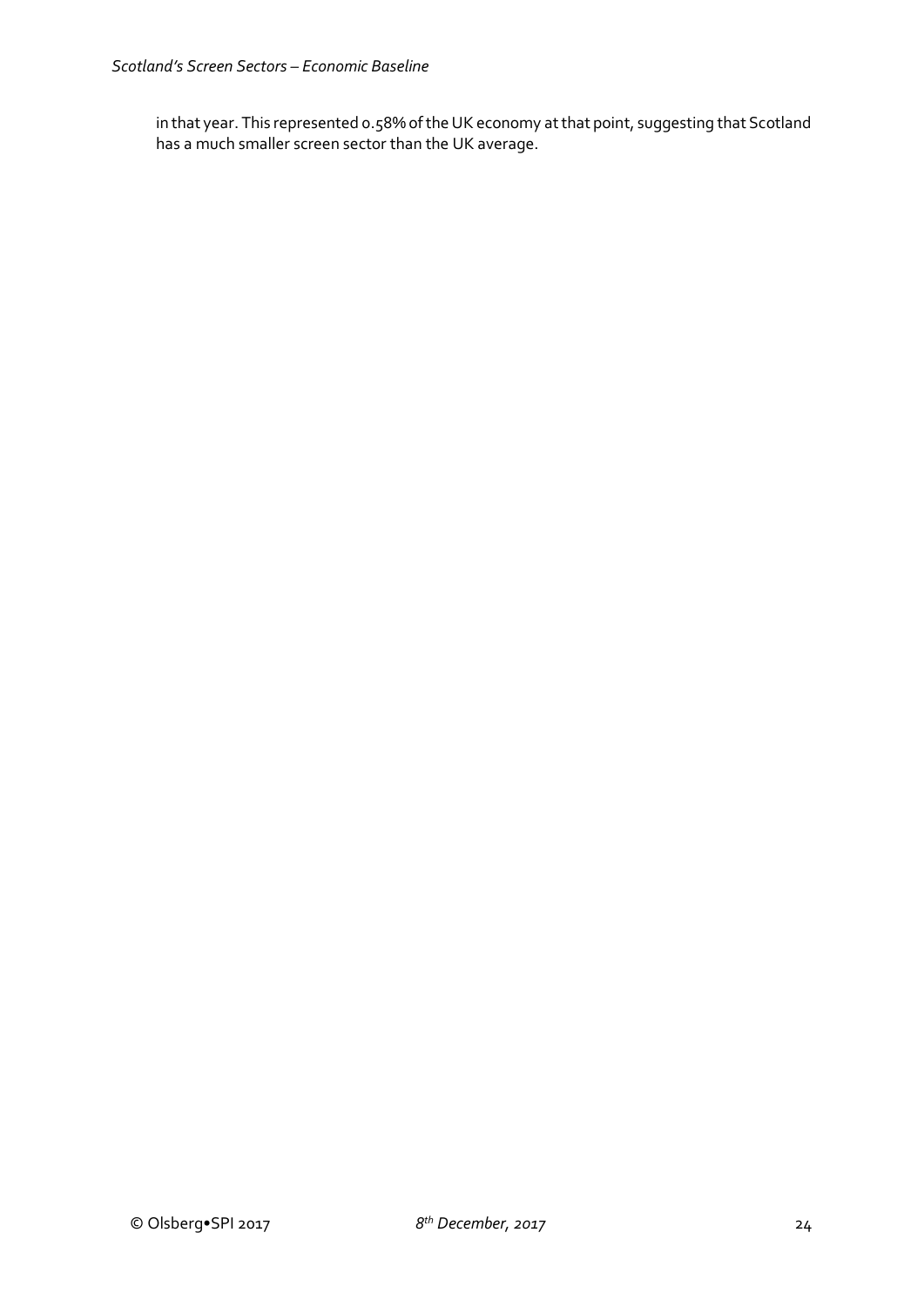#### <span id="page-26-0"></span>**7. FUTURE DATA REQUIREMENTS**

Our analysis suggests that two key pieces of data are required to build on this analysis:

- A clear picture of the turnover of Scottish production companies and companies operating in Scotland, which addresses the data challenges we currently face and ensures that no double-counting occurs; and,
- An unambiguous map of the skills presently available within the Scottish production sector, allowing for planning based on future growth and demand scenarios.

None of the available data allows for this in the ideal form, though this baseline should present a solid basis for initial development and discussion, in advance of unambiguous data being developed.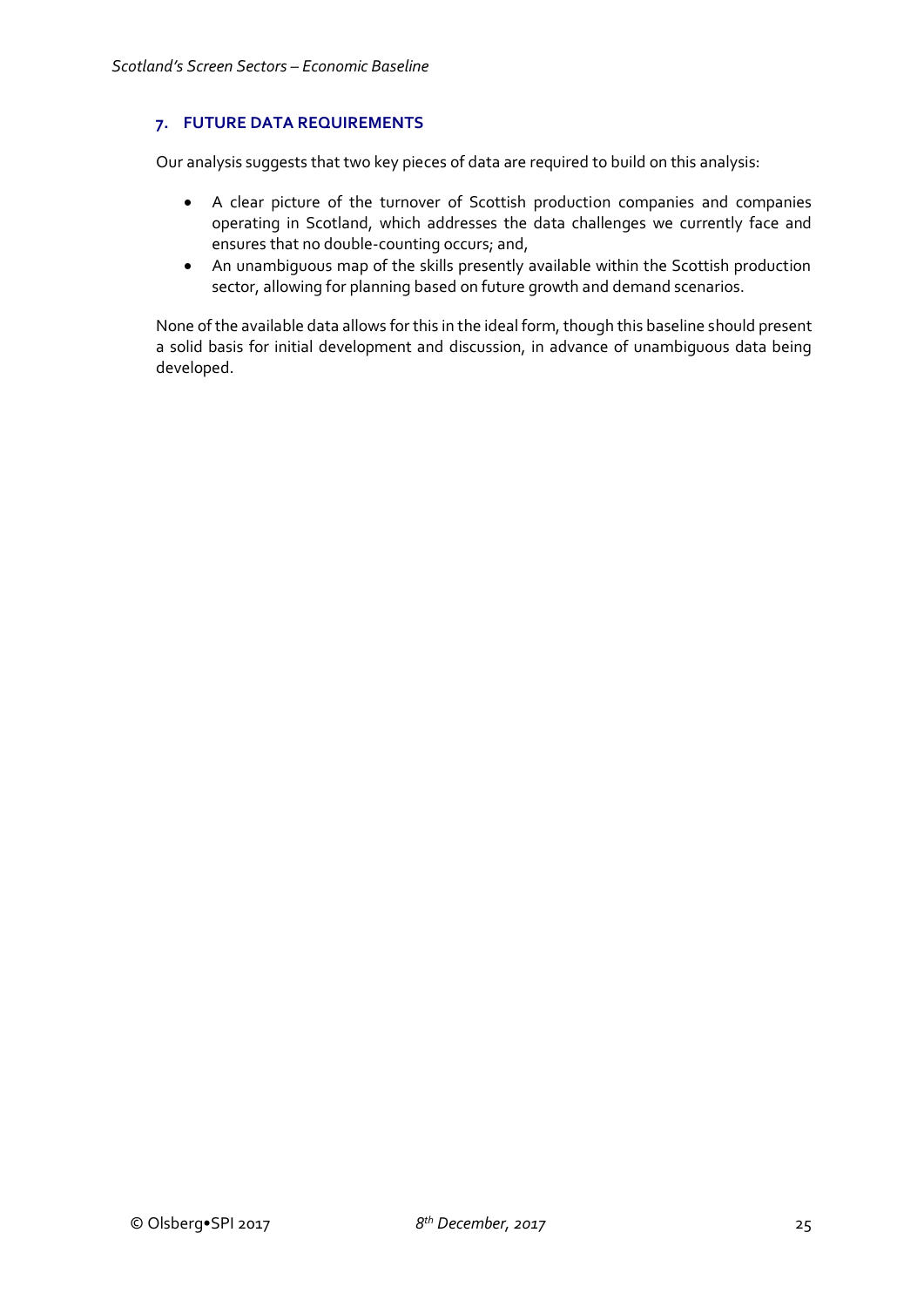#### <span id="page-27-0"></span>**8. APPENDIX 1 – METHODOLOGY FOR ECONOMIC CONTRIBUTION ELEMENT**

#### <span id="page-27-1"></span>**8.1. Company Data**

In order to identify the company impact figures used in this document, we first sourced a list of companies registered in Scotland from Companies House. This was filtered for those whose primary sectoral SIC was one of the following:

- 59111 Motion Picture Production Activities
- 59113 TV Programme Production Activities
- 59120 Motion picture, video and television programme post-production activities
- 59131 Motion picture distribution activities
- 59133 Television programme distribution activities
- 59140 Motion picture projection activities

Further analysis was undertaken on this list to remove dormant or struck-off companies, and those which were obviously Special Purpose Vehicles for a production. It is assumed that revenues associated with these SPVs will be captured through their parent companies, who will be within the SICs above – as such, double-counting is avoided.

Data were then procured from Ortus Consulting's UK company database for the firms on this list, which provided us with:

- The turnover of these companies in 2016;
- Their GVA, which was related to turnover using a sectoral multiplier; and,
- Their direct employment

As our SIC evaluation had left a small number of companies who were not coded in these SICs out, and left in one major company which was in the wrong SIC, these data were then manually filtered, with missing companies' data added.

In the case of the BBC, an analysis of their accounts was undertaken to identify attributable production spend in Scotland (less that spent through production companies, and therefore already counted). This was added to the list, as companies in the Glasgow and Inverness (for BBC Alba, given the predominant location of their production spend) areas respectively.

## <span id="page-27-2"></span>**8.2. Freelancer Data**

As this approach did not count production spend controlled from outside Scotland, nor did it adequately address the question of freelancers, further work was taken on data from Pact's 2017 Census and the Creative Scotland Screen Commission to close this gap.

We analysed the GVA and FTE outcomes of the spend identified using multipliers established for our BFI Economic Impact study, generating a band of possible impacts. This was used as the data sources we had on production spend were too high-level to adequately establish if the production spend studied was already captured in our company sample.

In order to avoid double counting, a range between 50% and 100% of the total was applied to this; we identified the 50% bottom end of this range through a secondary analysis of our consultations, as this is the amount of production we feel confident is not captured by the company analysis. This 50% value was separately applied to film and TV production spend, reflecting the different spend patterns seen in these, leading to the ranges identified. Multipliers for this were established – as for the projections (below) – through the work on company turnover and GVA data which was procured.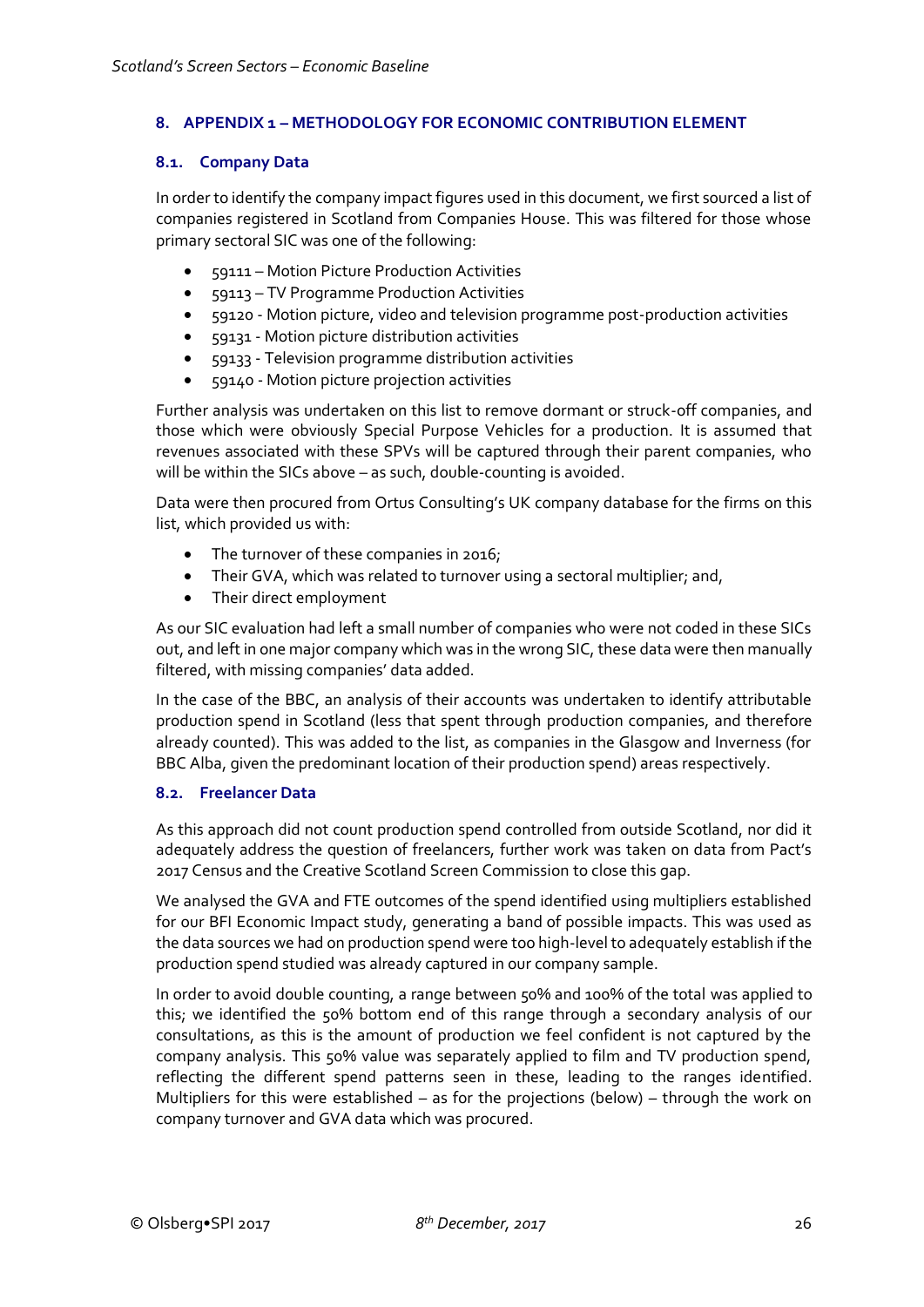# <span id="page-28-0"></span>**8.3. Projections**

Forward projections built on the current impact work; this leveraged work undertaken in relation to the impact of the UK's screen sector tax credits, reflecting that this element of the research describes production spend rather than turnover. As a result of our approach, these projections are in 2016 pounds, with no correction for inflation use.